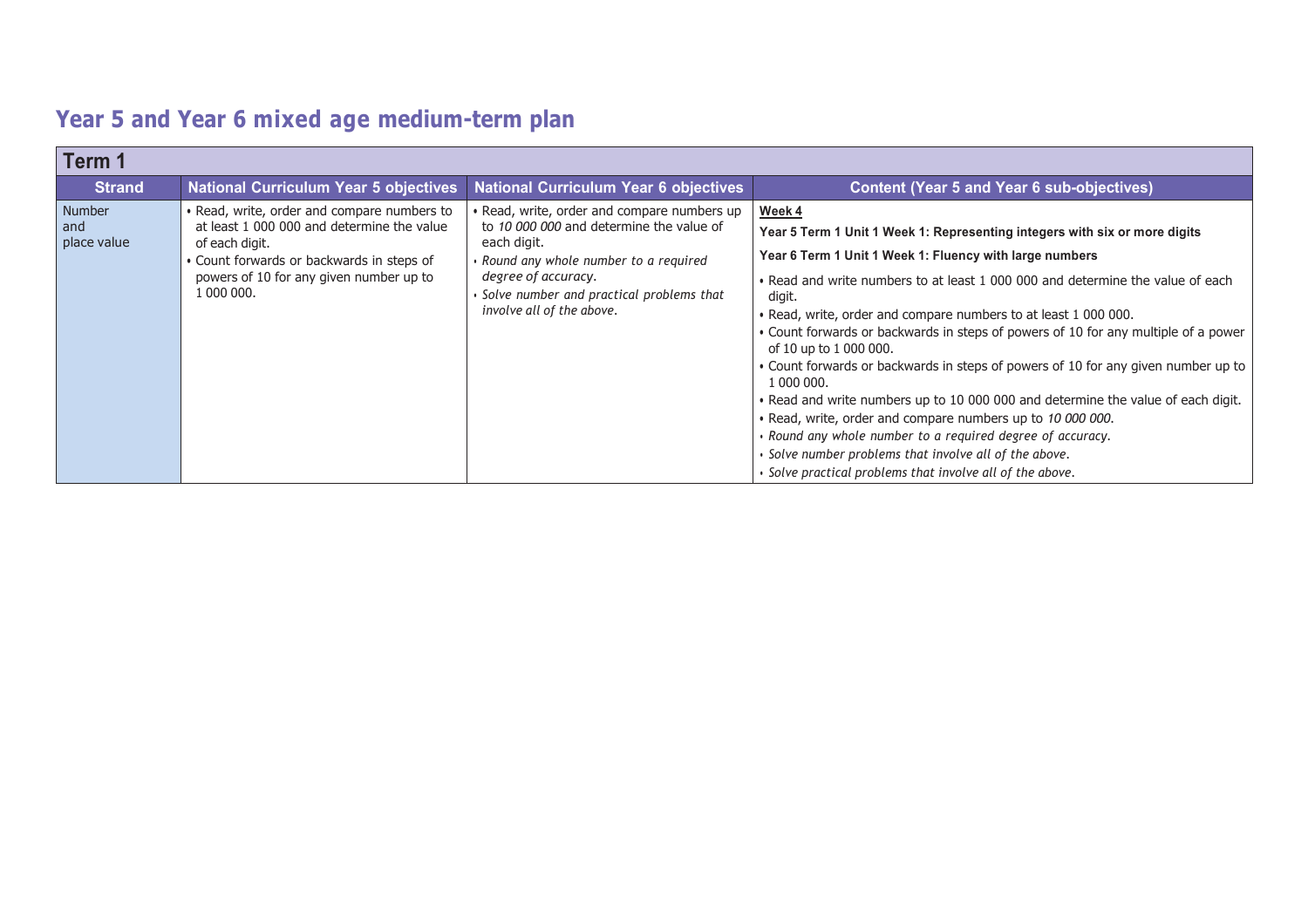| <b>Strand</b>                                                                                        | <b>National Curriculum Year 5 objectives</b>                                                                                                                                                                                                                                                                                                                                                                                                                                                               | <b>National Curriculum Year 6 objectives</b>                                                                                                                                                                                                                                                                                                                                                                                                                                                                                                                                          | <b>Content (Year 5 and Year 6 sub-objectives)</b>                                                                                                                                                                                                                                                                                                                                                                                                                                                                                                                                                                                                                                                                                                                                                                                                                                                                                                                                                                                                                                                                                                                                                                                                                                                                                                |
|------------------------------------------------------------------------------------------------------|------------------------------------------------------------------------------------------------------------------------------------------------------------------------------------------------------------------------------------------------------------------------------------------------------------------------------------------------------------------------------------------------------------------------------------------------------------------------------------------------------------|---------------------------------------------------------------------------------------------------------------------------------------------------------------------------------------------------------------------------------------------------------------------------------------------------------------------------------------------------------------------------------------------------------------------------------------------------------------------------------------------------------------------------------------------------------------------------------------|--------------------------------------------------------------------------------------------------------------------------------------------------------------------------------------------------------------------------------------------------------------------------------------------------------------------------------------------------------------------------------------------------------------------------------------------------------------------------------------------------------------------------------------------------------------------------------------------------------------------------------------------------------------------------------------------------------------------------------------------------------------------------------------------------------------------------------------------------------------------------------------------------------------------------------------------------------------------------------------------------------------------------------------------------------------------------------------------------------------------------------------------------------------------------------------------------------------------------------------------------------------------------------------------------------------------------------------------------|
| Addition and<br>subtraction (Y5)<br>Addition,<br>subtraction,<br>multiplication and<br>division (Y6) | · Identify multiples and factors, including<br>finding all factor pairs of a number, and<br>common factors of two numbers.<br>· Multiply numbers up to four digits by a<br>1- or 2-digit number using a formal written<br>method, including long multiplication for<br>2-digit numbers.<br>• Multiply and divide numbers mentally<br>drawing upon known facts.<br>Solve problems involving multiplication and<br>division, including using their knowledge of<br>factors and multiples, squares and cubes. | . Multiply multi-digit numbers up to four<br>digits by a 2-digit whole number using<br>the formal written method of long<br>multiplication.<br>Divide numbers up to four digits by a 2-digit<br>whole number using the formal written<br>method of long division, and interpret<br>remainders as whole number remainders,<br>fractions, or by rounding, as appropriate for<br>the context.<br>Divide numbers up to four digits by a<br>2-digit number using the formal written<br>method of short division where appropriate,<br>interpreting remainders according to the<br>context. | Week 5<br>Year 5 Term 1 Unit 2 Week 2: Multiplicative properties of numbers: factors and<br>multiples<br>Year 6 Term 1 Unit 2 Week 2: Understanding multi-digit multiplication<br>. Identify multiples and factors, including finding all factor pairs of a number.<br>· Identify multiples and factors, including finding common factors of two<br>numbers.<br>· Multiply multi-digit numbers up to four digits by a 2-digit whole number using the<br>formal written method of long multiplication.<br>Perform mental calculations, including with mixed operations and large numbers.<br>· Identify common factors, common multiples and prime numbers.<br>Use estimation to check answers to calculations and determine, in the context of<br>a problem, an appropriate degree of accuracy.                                                                                                                                                                                                                                                                                                                                                                                                                                                                                                                                                  |
|                                                                                                      |                                                                                                                                                                                                                                                                                                                                                                                                                                                                                                            | · Perform mental calculations, including with<br>mixed operations and large numbers.<br>· Identify common factors, common<br>multiples and prime numbers.<br>Solve addition and subtraction multi-step<br>problems in contexts, deciding which<br>operations and methods to use and why.<br>Solve problems involving addition,<br>subtraction, multiplication and division.<br>• Use estimation to check answers to<br>calculations and determine, in the context<br>of a problem, an appropriate degree of<br>accuracy.                                                              | Week 6<br>Year 5 Term 1 Unit 2 Week 3: Efficient multiplication: mental and written<br>methods<br>Year 6 Term 1 Unit 2 Week 3: Understanding multi-digit division methods<br>• Multiply numbers up to four digits by a 1- or 2-digit number using a formal<br>written method, including long multiplication for 2-digit numbers.<br>· Multiply numbers mentally drawing upon known facts.<br>· Divide numbers mentally drawing upon known facts.<br>Divide numbers up to four digits by a 2-digit whole number using the formal<br>written method of long division.<br>Divide numbers up to four digits by a 2-digit number using the formal written<br>method of short division where appropriate.<br>Perform mental calculations, including with mixed operations and large numbers.<br>Week 7<br>Year 5 Term 1 Unit 2 Week 4: Solving problems involving multiplication and<br>division<br>Year 6 Term 1 Unit 2 Week 4: Solving problems using all four operations<br>· Solve problems involving multiplication and division, including using their<br>knowledge of factors and multiples, squares and cubes.<br>Divide numbers up to four digits by a 2-digit number, interpreting remainders<br>according to the context.<br>Interpret remainders as whole number remainders, fractions, or by rounding, as<br>appropriate for the context. |
|                                                                                                      |                                                                                                                                                                                                                                                                                                                                                                                                                                                                                                            |                                                                                                                                                                                                                                                                                                                                                                                                                                                                                                                                                                                       | Solve addition and subtraction multi-step problems in context, deciding which<br>operations and methods to use and why.<br>· Solve problems involving addition, subtraction, multiplication and division.                                                                                                                                                                                                                                                                                                                                                                                                                                                                                                                                                                                                                                                                                                                                                                                                                                                                                                                                                                                                                                                                                                                                        |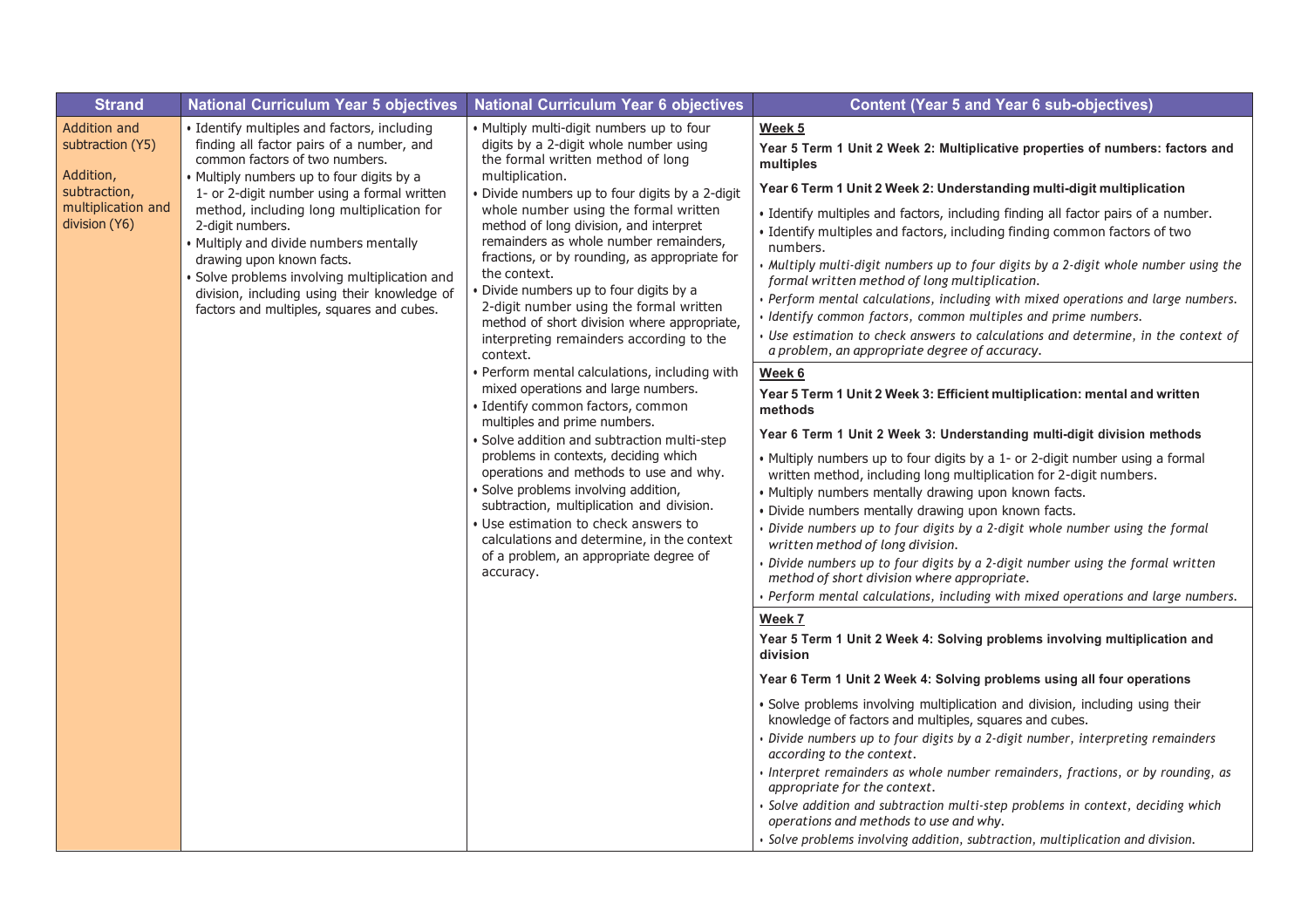| <b>Strand</b>                        | <b>National Curriculum Year 5 objectives</b>                                                                                                                                                                                                                                                                                                                                             | <b>National Curriculum Year 6 objectives</b>                                                                                      | <b>Content (Year 5 and Year 6 sub-objectives)</b>                                                                                                                                                                                                                                                                                                                                                                                                                                                                                                                                                                                                                                |
|--------------------------------------|------------------------------------------------------------------------------------------------------------------------------------------------------------------------------------------------------------------------------------------------------------------------------------------------------------------------------------------------------------------------------------------|-----------------------------------------------------------------------------------------------------------------------------------|----------------------------------------------------------------------------------------------------------------------------------------------------------------------------------------------------------------------------------------------------------------------------------------------------------------------------------------------------------------------------------------------------------------------------------------------------------------------------------------------------------------------------------------------------------------------------------------------------------------------------------------------------------------------------------|
| Geometry:<br>properties of<br>shapes | • Know angles are measured in degrees:<br>estimate and compare acute, obtuse and<br>reflex angles.<br>• Draw given angles, and measure them in<br>degrees $(°)$ .<br>$\cdot$ Identify:<br>• angles at a point and one whole turn<br>(total $360^\circ$ );<br>$\circ$ angles at a point on a straight line and $\frac{1}{2}$<br>a turn (total $180^\circ$ );<br>∘ other multiples of 90°. | Draw 2D shapes using given dimensions and<br>angles.<br>Recognize, describe and build simple 3D<br>shapes, including making nets. | Week 8<br>Year 5 Term 1 Unit 3 Week 5: Estimating, measuring, drawing and using angles<br>Year 6 Term 1 Unit 3 Week 5: Constructing 2D and 3D shapes<br>• Know angles are measured in degrees.<br>• Estimate and compare acute, obtuse and reflex angles.<br>• Draw given angles and measure them in degrees $(°)$ .<br>• Identify angles at a point and one whole turn (total 360°).<br>• Identify angles at a point on a straight line and $\frac{1}{2}$ a turn (total 180 $^{\circ}$ ).<br>• Identify other multiples of 90°.<br>• Draw 2D shapes using given dimensions and angles.<br>· Recognize, describe and build simple 3D shapes.<br>• Make nets of simple 3D shapes. |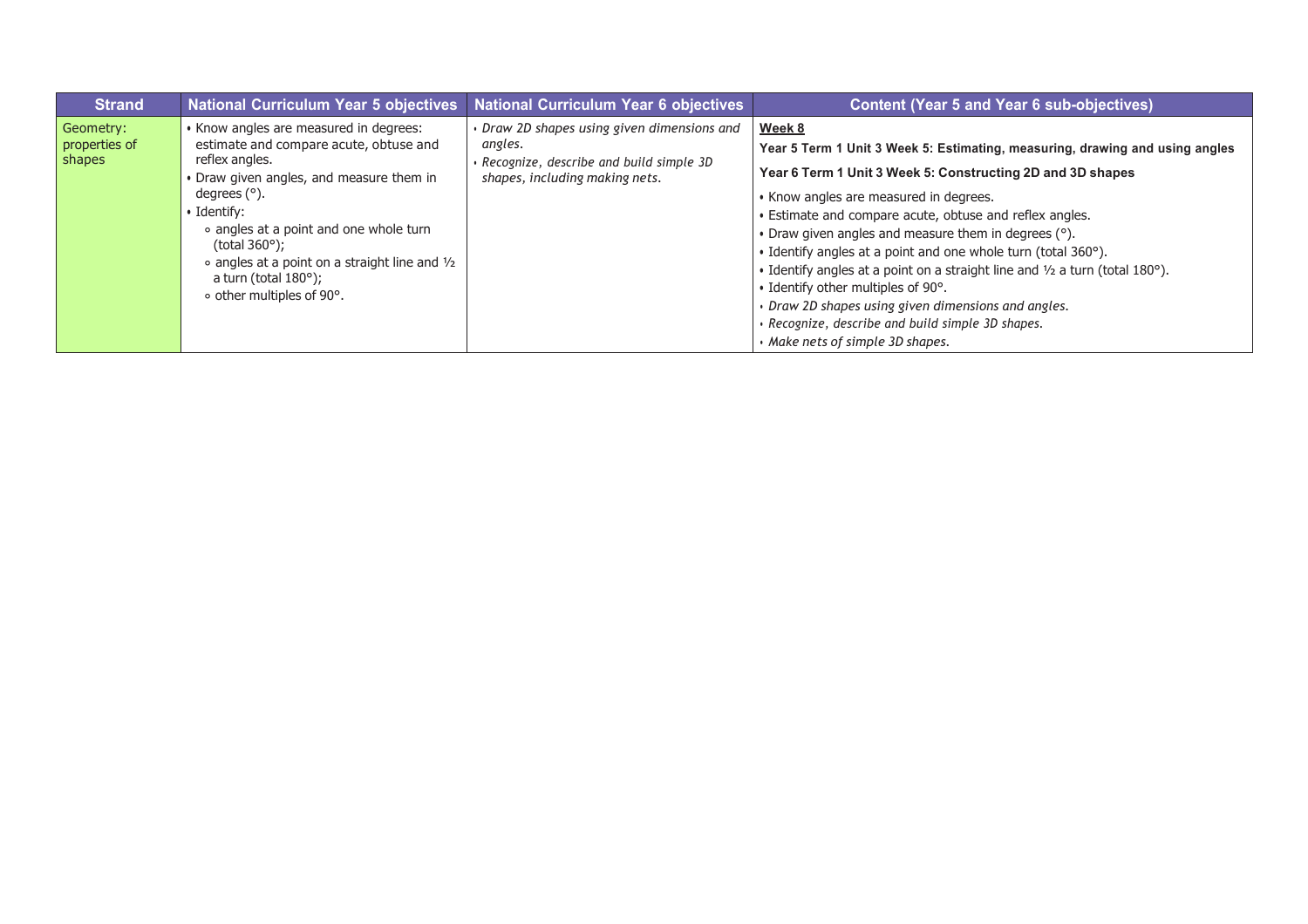| <b>Strand</b> | <b>National Curriculum Year 5 objectives</b>                                                                                                                                                                                                                                                                                                                                                                                                                                                                                                                                                                                                                                                                                                                                          | <b>National Curriculum Year 6 objectives</b>                                                                                                                                                                                                                                                                                                                                                                                                                                                                                                                                                                                                                                                                                                                                                                                                                                                                                                          | <b>Content (Year 5 and Year 6 sub-objectives)</b>                                                                                                                                                                                                                                                                                                                                                                                                                                                                                                                                                                                                                                                                                                                                                                                                                                                                                                                                                                                                                                                                                                                                                                                                                                                                                                                                                                                                                                                                                                                                                                                                                                                                                                                                                                                                                                                                                                                                                                                                                                                                                                                                                                                                                |
|---------------|---------------------------------------------------------------------------------------------------------------------------------------------------------------------------------------------------------------------------------------------------------------------------------------------------------------------------------------------------------------------------------------------------------------------------------------------------------------------------------------------------------------------------------------------------------------------------------------------------------------------------------------------------------------------------------------------------------------------------------------------------------------------------------------|-------------------------------------------------------------------------------------------------------------------------------------------------------------------------------------------------------------------------------------------------------------------------------------------------------------------------------------------------------------------------------------------------------------------------------------------------------------------------------------------------------------------------------------------------------------------------------------------------------------------------------------------------------------------------------------------------------------------------------------------------------------------------------------------------------------------------------------------------------------------------------------------------------------------------------------------------------|------------------------------------------------------------------------------------------------------------------------------------------------------------------------------------------------------------------------------------------------------------------------------------------------------------------------------------------------------------------------------------------------------------------------------------------------------------------------------------------------------------------------------------------------------------------------------------------------------------------------------------------------------------------------------------------------------------------------------------------------------------------------------------------------------------------------------------------------------------------------------------------------------------------------------------------------------------------------------------------------------------------------------------------------------------------------------------------------------------------------------------------------------------------------------------------------------------------------------------------------------------------------------------------------------------------------------------------------------------------------------------------------------------------------------------------------------------------------------------------------------------------------------------------------------------------------------------------------------------------------------------------------------------------------------------------------------------------------------------------------------------------------------------------------------------------------------------------------------------------------------------------------------------------------------------------------------------------------------------------------------------------------------------------------------------------------------------------------------------------------------------------------------------------------------------------------------------------------------------------------------------------|
| Fractions     | • Compare and order fractions whose<br>denominators are all multiples of the same<br>number.<br>· Identify, name and write equivalent<br>fractions of a given fraction, represented<br>visually, including tenths and hundredths.<br>· Recognize mixed numbers and improper<br>fractions and convert from one form to the<br>other and write mathematical statements ><br>1 as a mixed number (e.g. $\frac{2}{5} + \frac{4}{5} = \frac{6}{5} = 1 \frac{1}{5}$ ).<br>• Add and subtract fractions with the same<br>denominator and denominators that are<br>multiples of the same number.<br>• Read and write decimal numbers as<br>fractions (e.g. $0.71 = \frac{71}{100}$ ).<br>• Recognize and use thousandths and relate<br>them to tenths, hundredths and decimal<br>equivalents. | · Use common factors to simplify fractions;<br>use common multiples to express fractions<br>in the same denomination.<br>• Compare and order fractions, including<br>fractions > 1.<br>• Add and subtract fractions with different<br>denominators and mixed numbers, using the<br>concept of equivalent fractions.<br>Associate a fraction with division and<br>calculate decimal fraction equivalents (e.g.<br>0.375) for a simple fraction (e.g. $3/s$ ).<br>Identify the value of each digit in numbers<br>given to three decimal places and multiply<br>and divide numbers by 10, 100 and 1000<br>giving answers up to three decimal places.<br>Multiply 1-digit numbers with up to two<br>decimal places by whole numbers.<br>Use written division methods in cases where<br>the answer has up to two decimal places.<br>Recall and use equivalences between<br>simple fractions, decimals and percentages,<br>including in different contexts. | Week 9<br>Year 5 Term 1 Unit 4 Week 7: Fractions in different forms<br>Year 6 Term 1 Unit 4 Week 6: Using equivalences<br>• Compare and order fractions whose denominators are all multiples of the same<br>number.<br>Identify, name and write equivalent fractions of a given fraction, represented<br>visually.<br>• Recognize mixed numbers and improper fractions.<br>• Convert mixed numbers and improper fractions from one form to the other and<br>write mathematical statements > 1 as a mixed number (e.g. $\frac{2}{5} + \frac{4}{5} = \frac{6}{5} = 1 \frac{1}{5}$ ).<br>Use common multiples to express fractions in the same denomination.<br>Compare and order fractions, including fractions > 1.<br>Associate a fraction with division.<br>Galculate decimal fraction equivalents (e.g. 0.375) for a simple fraction (e.g. $\frac{3}{s}$ ).<br>Recall and use equivalences between simple fractions, decimals and percentages,<br>including in different contexts.<br><u>Week 10</u><br>Year 5 Term 1 Unit 4 Week 8: Adding and subtracting fractions<br>Year 6 Term 1 Unit 4 Week 7: Adding and subtracting fractions to solve<br>problems<br>• Add and subtract fractions with the same denominator.<br>. Add and subtract fractions with denominators that are multiples of the same<br>number.<br>Add and subtract fractions with different denominators and mixed numbers,<br>using the concept of equivalent fractions.<br>Week 11<br>Year 5 Term 1 Unit 4 Week 9: Decimal fractions<br>Year 6 Term 1 Unit 4 Week 8: Multiplying and dividing decimals to solve<br>problems<br>· Identify, name and write equivalent fractions, represented visually, including<br>tenths and hundredths.<br>• Read and write decimal numbers as fractions (e.g. $0.71 = \frac{71}{100}$ ).<br>. Recognize and use thousandths and relate them to tenths, hundredths and<br>decimal equivalents.<br>· Identify the value of each digit in numbers given to three decimal places.<br>Multiply and divide numbers by 10, 100 and 1000 giving answers up to three<br>decimal places.<br>Multiply 1-digit numbers with up to two decimal places by whole numbers.<br>Use written division methods in cases where the answer has up to two<br>decimal places. |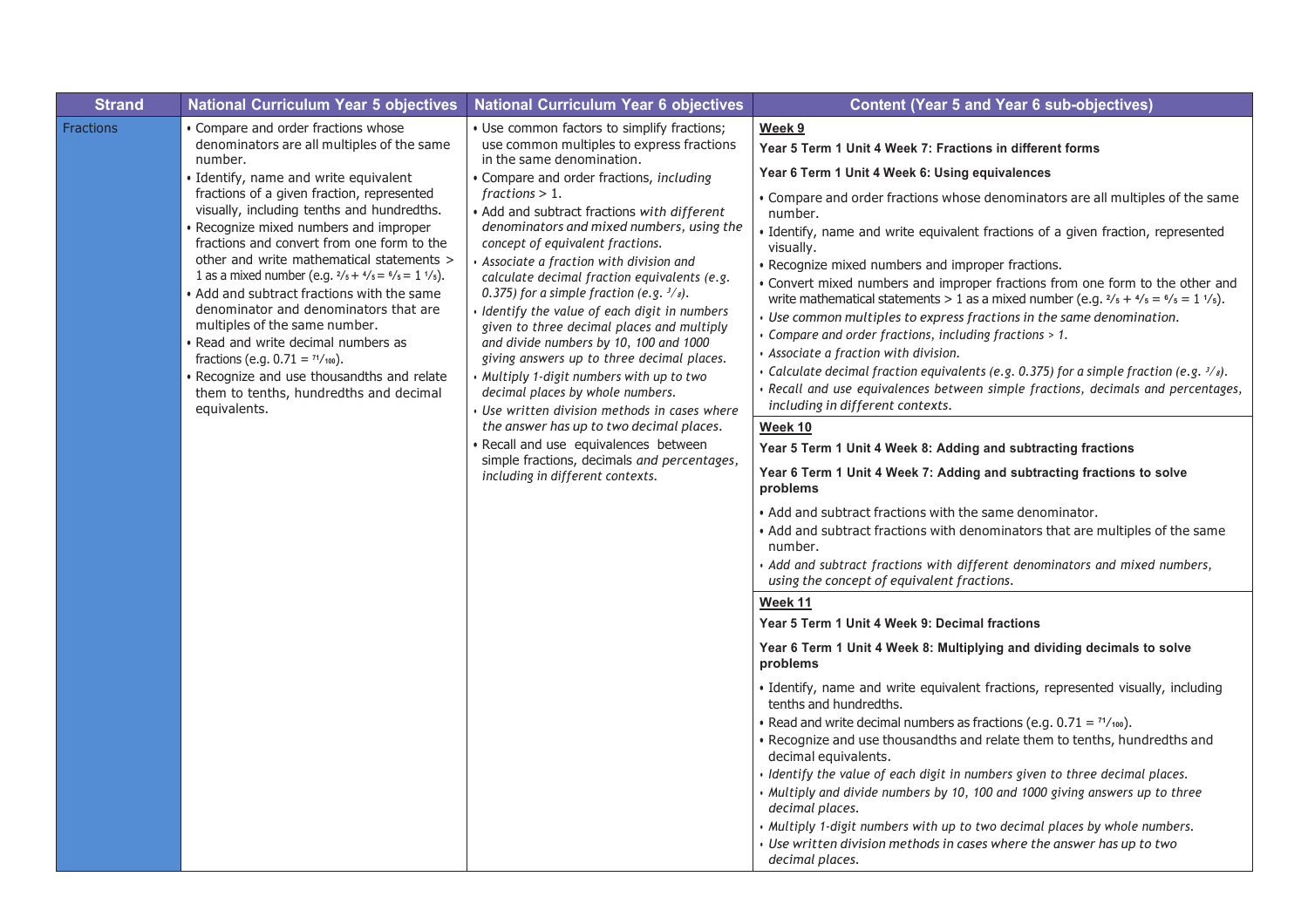| <b>Strand</b>           | <b>National Curriculum Year 5 objectives</b>                                                                                                                                                  | <b>National Curriculum Year 6 objectives</b>                                             | <b>Content (Year 5 and Year 6 sub-objectives)</b>                                                                                                                                                              |
|-------------------------|-----------------------------------------------------------------------------------------------------------------------------------------------------------------------------------------------|------------------------------------------------------------------------------------------|----------------------------------------------------------------------------------------------------------------------------------------------------------------------------------------------------------------|
| Ratio and<br>proportion | Year 5 Consolidation week<br>· Solve problems involving the calculation of<br>percentages, e.g. of measures, and such as<br>15% of 360, and the use of percentages for<br>(Y6)<br>comparison. |                                                                                          | Week 12                                                                                                                                                                                                        |
|                         |                                                                                                                                                                                               |                                                                                          | <b>Year 5 Consolidation week</b>                                                                                                                                                                               |
|                         |                                                                                                                                                                                               | Year 6 Term 1 Unit 5 Week 9: Working with proportions in ratio and percentage<br>context |                                                                                                                                                                                                                |
|                         |                                                                                                                                                                                               |                                                                                          | • Solve problems involving the calculation of percentages, e.g. of measures, and<br>such as 15% of 360, and the use of percentages for comparison.                                                             |
|                         |                                                                                                                                                                                               |                                                                                          | Week 13                                                                                                                                                                                                        |
|                         |                                                                                                                                                                                               |                                                                                          | Year 3 Term 1 Unit 4 Week 8: Problem solving in multiplicative contexts                                                                                                                                        |
|                         |                                                                                                                                                                                               |                                                                                          | Year 4 Term 1 Unit 4 Week 8: Multiplying larger numbers                                                                                                                                                        |
|                         |                                                                                                                                                                                               |                                                                                          | • Recall and use multiplication and division facts for the [2, 5, 10] 4 and 8<br>multiplication tables.                                                                                                        |
|                         |                                                                                                                                                                                               |                                                                                          | . Write and calculate mathematical statements for multiplication and division<br>using the multiplication tables that they know, including for 2-digit numbers<br>times 1-digit numbers, using mental methods. |
|                         |                                                                                                                                                                                               |                                                                                          | • Multiply 2-digit numbers by a 1-digit number using formal written layout.                                                                                                                                    |
|                         |                                                                                                                                                                                               |                                                                                          | · Solve problems involving multiplying and adding, including using the distributive<br>law to multiply 2-digit numbers by one digit.                                                                           |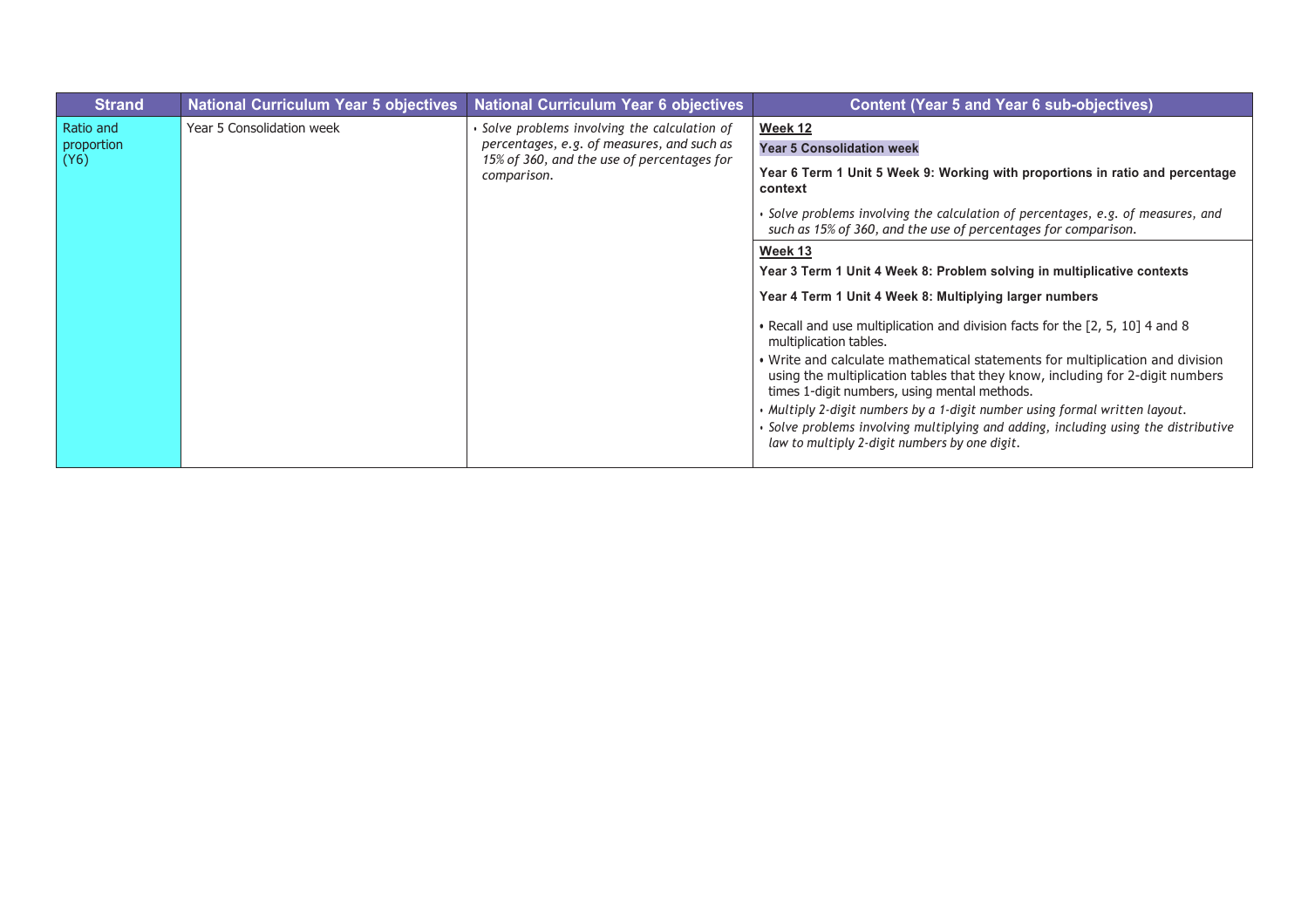| <b>Strand</b>      | <b>National Curriculum Year 5 objectives</b>                                                                                                                                                                                                                                                                                                                                                                                                                                                                                                                                                                                                                                                                                      | <b>National Curriculum Year 6 objectives</b>                                                                                                                                                                                                                                                                                                                                                                                                                                                                                                                                                                                                                                                                                                                                    | <b>Content (Year 5 and Year 6 sub-objectives)</b>                                                                                                                                                                                                                                                                                                                                                                                                                                                                                                                                                                                                                                                                                                                                                                                                                                                                                                                                                                                                                                                                                                                                                                                                                                                                                                                                                                                                                                                                                                                                                                                                                                                                                                                                                                                                                                                                                                                                                                                                                                                                                                                                                                                                                                                                                                                                                                                                                                                                                                                                                                                       |
|--------------------|-----------------------------------------------------------------------------------------------------------------------------------------------------------------------------------------------------------------------------------------------------------------------------------------------------------------------------------------------------------------------------------------------------------------------------------------------------------------------------------------------------------------------------------------------------------------------------------------------------------------------------------------------------------------------------------------------------------------------------------|---------------------------------------------------------------------------------------------------------------------------------------------------------------------------------------------------------------------------------------------------------------------------------------------------------------------------------------------------------------------------------------------------------------------------------------------------------------------------------------------------------------------------------------------------------------------------------------------------------------------------------------------------------------------------------------------------------------------------------------------------------------------------------|-----------------------------------------------------------------------------------------------------------------------------------------------------------------------------------------------------------------------------------------------------------------------------------------------------------------------------------------------------------------------------------------------------------------------------------------------------------------------------------------------------------------------------------------------------------------------------------------------------------------------------------------------------------------------------------------------------------------------------------------------------------------------------------------------------------------------------------------------------------------------------------------------------------------------------------------------------------------------------------------------------------------------------------------------------------------------------------------------------------------------------------------------------------------------------------------------------------------------------------------------------------------------------------------------------------------------------------------------------------------------------------------------------------------------------------------------------------------------------------------------------------------------------------------------------------------------------------------------------------------------------------------------------------------------------------------------------------------------------------------------------------------------------------------------------------------------------------------------------------------------------------------------------------------------------------------------------------------------------------------------------------------------------------------------------------------------------------------------------------------------------------------------------------------------------------------------------------------------------------------------------------------------------------------------------------------------------------------------------------------------------------------------------------------------------------------------------------------------------------------------------------------------------------------------------------------------------------------------------------------------------------------|
| <b>Measurement</b> | · Convert between different units of metric<br>measure (e.g. kilometre and metre;<br>centimetre and metre; centimetre and<br>millimetre; gram and kilogram; litre and<br>millilitre).<br>Understand and use approximate<br>equivalences between metric units and<br>common imperial units such as inches,<br>pounds and pints.<br>· Measure and calculate the perimeter of<br>composite rectilinear shapes in centimetres<br>and metres.<br>Estimate volume (e.g. using 1 cm <sup>3</sup> blocks to<br>build cuboids including cubes) and capacity<br>(e.g. using water).<br>· Use all four operations to solve problems<br>involving measure (e.g. length, mass,<br>volume, money) using decimal notation,<br>including scaling. | Solve problems involving the calculation<br>and conversion of units of measure, using<br>decimal notation up to three decimal places<br>where appropriate.<br>· Use, read, write and convert between<br>standard units, converting measurements<br>of length, mass, volume and time from a<br>smaller unit of measure to a larger unit, and<br>vice versa, using decimal notation to up to<br>three decimal places.<br>Convert between miles and kilometres.<br>Recognize when it is possible to use formulae<br>for area and volume of shapes.<br>Calculate, estimate and compare volume<br>of cubes and cuboids using standard units,<br>including cubic centimetres $(cm^3)$ and cubic<br>metres $(m3)$ , and extending to other units (for<br>example, $mm^3$ and $km^3$ ). | Week 13<br>Year 5 Term 1 Unit 6 Week 11: Estimate, measure and solve perimeter problems<br>Year 6 Term 1 Unit 6 Week 10: Estimating, comparing and calculating volumes<br>• Convert between different units of metric measure, e.g. centimetre and metre;<br>centimetre and millimetre.<br>• Understand and use approximate equivalences between metric units and<br>common imperial units, e.g. feet, inches.<br>• Measure and calculate the perimeter of composite rectilinear shapes in<br>centimetres and metres.<br>• Use addition and subtraction to solve problems involving measure (e.g. length)<br>using decimal notation.<br>· Use all four operations to solve problems involving measure (e.g. length)<br>including scaling.<br>Recognize when it is possible to use formulae for volume of shapes.<br>Galculate volume of cubes and cuboids using standard units (cm <sup>3</sup> , m <sup>3</sup> ).<br>• Estimate volume of cubes and cuboids using standard units ( $\text{cm}^3$ , $\text{m}^3$ ).<br>Gompare volume of cubes and cuboids using standard units ( $\text{cm}^3$ , $\text{m}^3$ ).<br>Galculate, estimate and compare volume of cubes and cuboids using standard<br>units, extending to other units (e.g. $mm3$ and $km3$ ).<br>Week 14<br>Year 5 Term 1 Unit 6 Week 12: Converting between units of measure for volume<br>and capacity<br>Year 6 Term 1 Unit 6 Week 11: Converting between units of measure<br>· Convert between different units of metric measure, e.g. litre and millilitre.<br>• Understand and use approximate equivalences between metric units and<br>common imperial units, e.g. pints.<br>• Estimate volume (e.g. using 1 cm <sup>3</sup> blocks to build cuboids including cubes) and<br>capacity (e.g. using water).<br>• Use addition and subtraction to solve problems involving measure (e.g. volume)<br>using decimal notation.<br>· Use all four operations to solve problems involving measure (e.g. volume)<br>including scaling.<br>Solve problems involving the calculation of units of measure, using decimal<br>notation up to three decimal places where appropriate.<br>Solve problems involving the conversion of units of measure, using decimal<br>notation up to three decimal places where appropriate.<br>Use, read and write standard units of length, mass and volume using decimal<br>notation to up to three decimal places.<br>Convert between standard units, converting measurements of length, mass,<br>volume and time from a smaller unit of measure to a larger unit, and vice versa,<br>using decimal notation to up to three decimal places. |
|                    |                                                                                                                                                                                                                                                                                                                                                                                                                                                                                                                                                                                                                                                                                                                                   |                                                                                                                                                                                                                                                                                                                                                                                                                                                                                                                                                                                                                                                                                                                                                                                 | • Convert between miles and kilometres.                                                                                                                                                                                                                                                                                                                                                                                                                                                                                                                                                                                                                                                                                                                                                                                                                                                                                                                                                                                                                                                                                                                                                                                                                                                                                                                                                                                                                                                                                                                                                                                                                                                                                                                                                                                                                                                                                                                                                                                                                                                                                                                                                                                                                                                                                                                                                                                                                                                                                                                                                                                                 |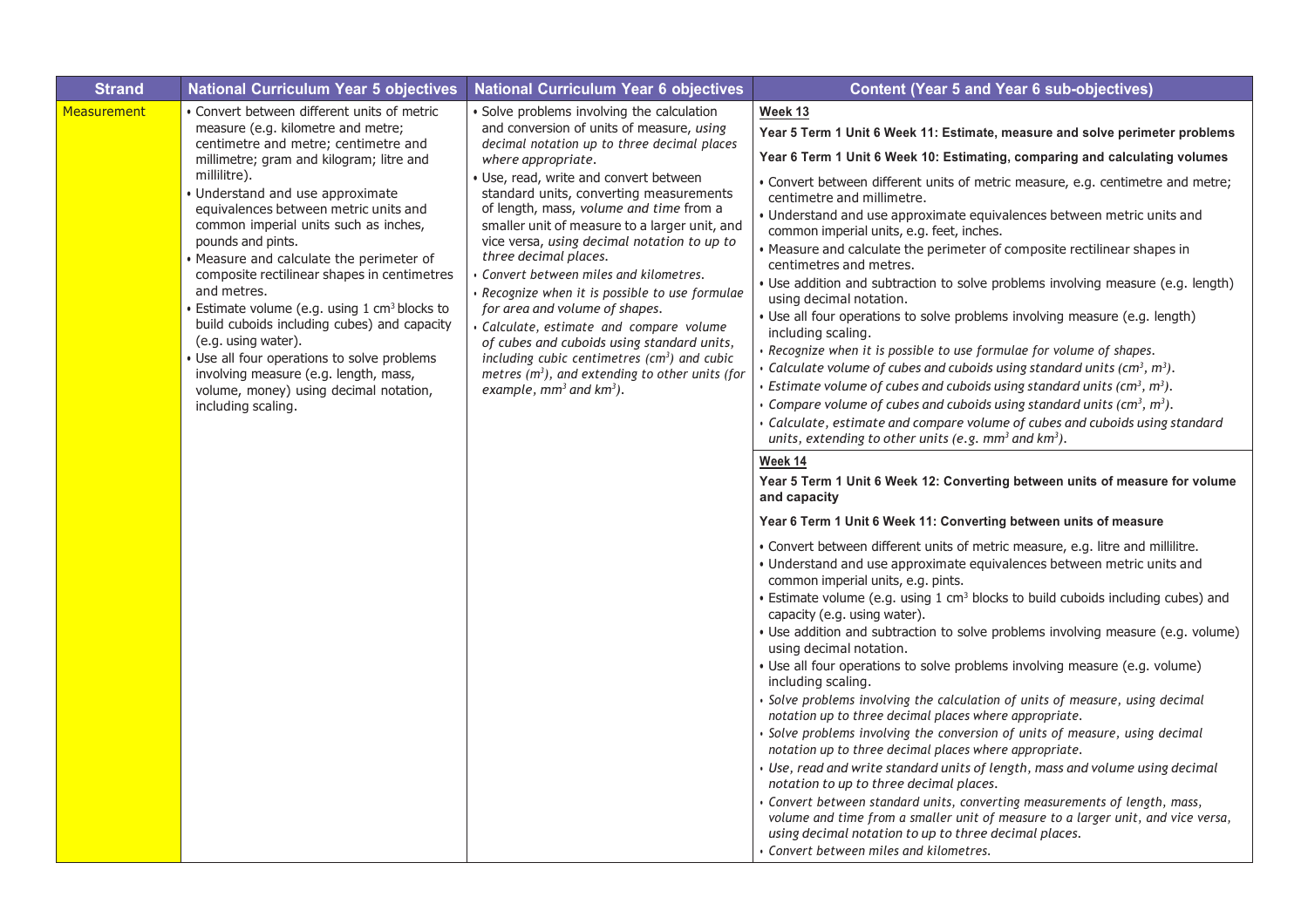| <b>Term 2</b>                                     |                                                                                                                                                                                                                                                                                                                                                                                                                                                                                        |                                                                                                                                                                          |                                                                                                                                                                                                                                                                                                                                                                                                                                                                                                                                                                                                                                                                                                                         |  |
|---------------------------------------------------|----------------------------------------------------------------------------------------------------------------------------------------------------------------------------------------------------------------------------------------------------------------------------------------------------------------------------------------------------------------------------------------------------------------------------------------------------------------------------------------|--------------------------------------------------------------------------------------------------------------------------------------------------------------------------|-------------------------------------------------------------------------------------------------------------------------------------------------------------------------------------------------------------------------------------------------------------------------------------------------------------------------------------------------------------------------------------------------------------------------------------------------------------------------------------------------------------------------------------------------------------------------------------------------------------------------------------------------------------------------------------------------------------------------|--|
| <b>Strand</b>                                     | <b>National Curriculum Year 5 objectives</b>                                                                                                                                                                                                                                                                                                                                                                                                                                           | <b>National Curriculum Year 6 objectives</b>                                                                                                                             | <b>Content (Year 5 and Year 6 sub-objectives)</b>                                                                                                                                                                                                                                                                                                                                                                                                                                                                                                                                                                                                                                                                       |  |
| Addition and<br>subtraction (Y 5)<br>Algebra (Y6) | • Add and subtract whole numbers with more<br>than four digits, including using formal<br>written methods (columnar addition and<br>subtraction).<br>• Add and subtract numbers mentally with<br>increasingly large numbers.<br>• Use rounding to check answers to<br>calculations and determine, in the context<br>of a problem, levels of accuracy.<br>• Solve addition and subtraction multi-step<br>problems in contexts, deciding which<br>operations and methods to use and why. | Use simple formulae.<br>Express missing number problems<br>algebraically.                                                                                                | Week 1<br>Year 5 Term 1 Unit 5 Week 10: Adding and subtracting using different methods<br>Year 6 Term 1 Unit 7 Week 12: Using letters to represent unknown numbers<br>• Add and subtract whole numbers with more than four digits, including using<br>formal written methods (columnar addition and subtraction).<br>• Add and subtract numbers mentally with increasingly large numbers.<br>• Use rounding to check answers to calculations and determine, in the context of<br>a problem, levels of accuracy.<br>. Solve addition and subtraction multi-step problems in contexts, deciding which<br>operations and methods to use and why.<br>Use simple formulae.<br>Express missing number problems algebraically. |  |
| Geometry:<br>position and<br>direction<br>(Y6)    | Year 5 Consolidation week                                                                                                                                                                                                                                                                                                                                                                                                                                                              | Describe positions on the full coordinate grid<br>(all four quadrants).<br>Draw and translate simple shapes on the<br>coordinate plane, and reflect them in the<br>axes. | Week 2<br><b>Year 5 Consolidation week</b><br>Year 6 Term 1 Unit 8 Week 13: Points, lines, shapes and translations on the four-<br>quadrant coordinate plane<br>Describe positions on the coordinate grid (all four quadrants).<br>Draw simple shapes on the coordinate plane.                                                                                                                                                                                                                                                                                                                                                                                                                                          |  |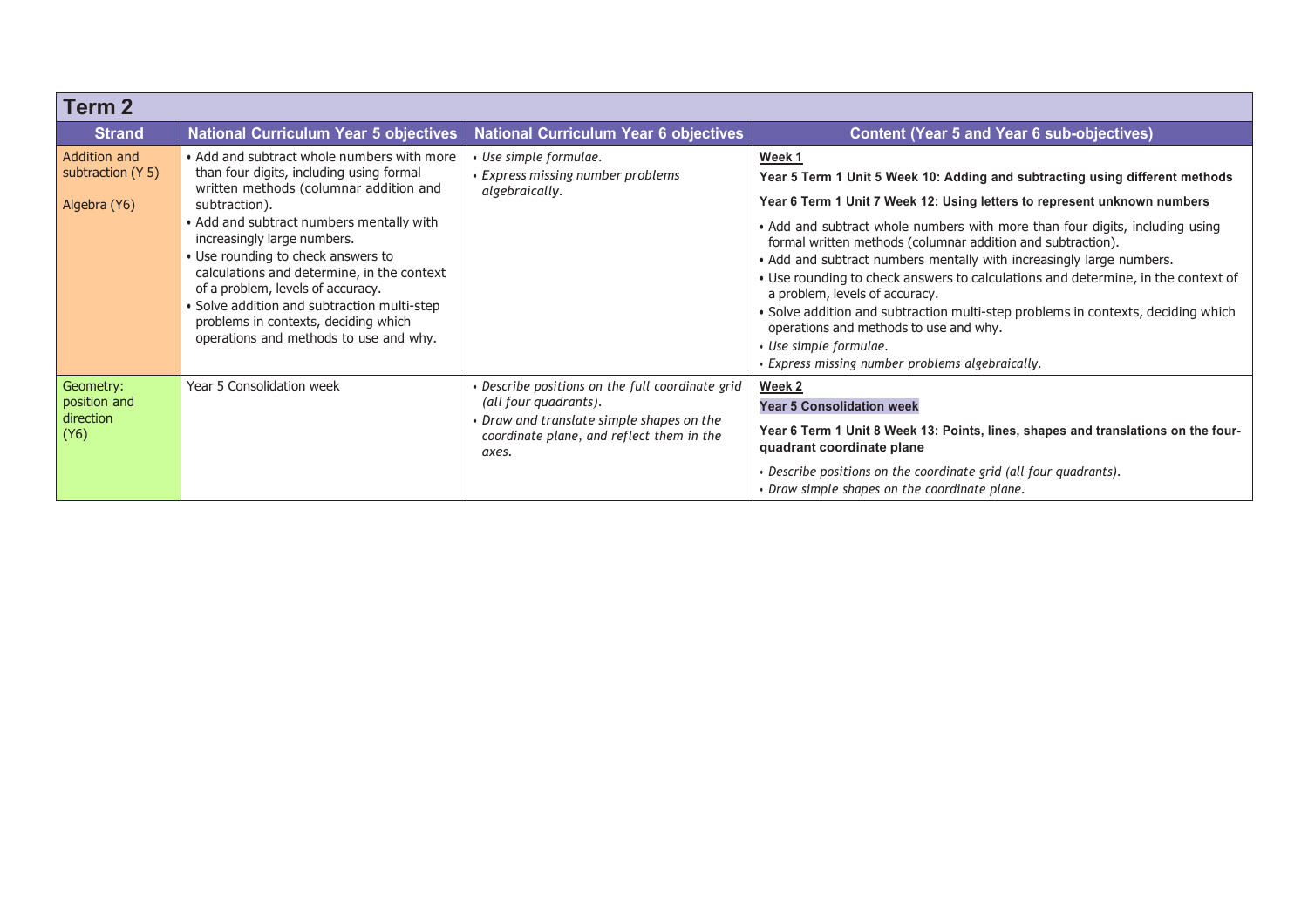| <b>Strand</b>                | <b>National Curriculum Year 5 objectives</b>                                                                                                                                                                                       | <b>National Curriculum Year 6 objectives</b>                                                                                                          | <b>Content (Year 5 and Year 6 sub-objectives)</b>                                                                                                                                                                                                                                                                                                                                                                                                                                                                                                                                   |
|------------------------------|------------------------------------------------------------------------------------------------------------------------------------------------------------------------------------------------------------------------------------|-------------------------------------------------------------------------------------------------------------------------------------------------------|-------------------------------------------------------------------------------------------------------------------------------------------------------------------------------------------------------------------------------------------------------------------------------------------------------------------------------------------------------------------------------------------------------------------------------------------------------------------------------------------------------------------------------------------------------------------------------------|
| Number<br>and<br>place value | • Interpret negative numbers in context,<br>count forwards and backwards with positive<br>and negative whole numbers, including<br>through zero.<br>Solve number problems and practical<br>problems that involve all of the above. | • Use negative numbers in context, and<br>calculate intervals across zero.<br>• Solve number and practical problems that<br>involve all of the above. | Week 3<br>Year 5 Term 3 Unit 15 Week 1: Interpreting and solving problems involving<br>negative numbers in context<br>Year 6 Term 2 Unit 9 Week 1: Negative numbers in context, including counting<br>on and back and in sequences<br>• Interpret negative numbers in context.<br>. Count forwards and backwards with positive and negative whole numbers,<br>including through zero. Use negative numbers in context.<br>• Calculate intervals across zero.<br>• Solve number problems that involve all of the above.<br>. Solve practical problems that involve all of the above. |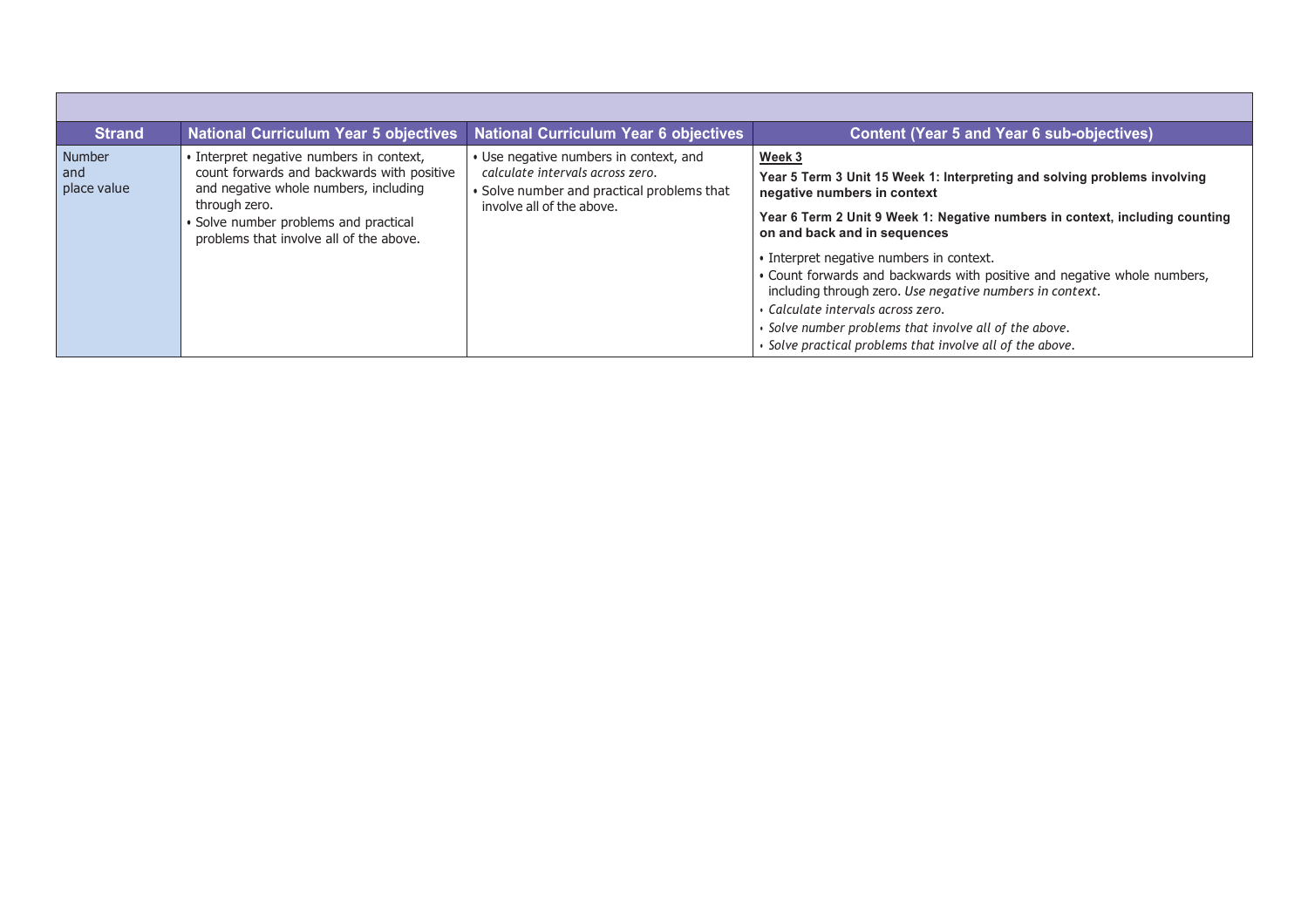| <b>Strand</b>                                                                                           | <b>National Curriculum Year 5 objectives</b>                                                                                                                                                                                                                                                                                                                                                                                                        | <b>National Curriculum Year 6 objectives</b>                                                                                                                                                                                                                                                                                                                                                                                                                                                                                                                                                                                                                                                                                                                                                                                                                                                                                             | <b>Content (Year 5 and Year 6 sub-objectives)</b>                                                                                                                                                                                                                                                                                                                                                                                                                                                                                                                                                                                                                                                                                                                                                                                                                                                                                                                                                                                                                                                                                                                                                            |
|---------------------------------------------------------------------------------------------------------|-----------------------------------------------------------------------------------------------------------------------------------------------------------------------------------------------------------------------------------------------------------------------------------------------------------------------------------------------------------------------------------------------------------------------------------------------------|------------------------------------------------------------------------------------------------------------------------------------------------------------------------------------------------------------------------------------------------------------------------------------------------------------------------------------------------------------------------------------------------------------------------------------------------------------------------------------------------------------------------------------------------------------------------------------------------------------------------------------------------------------------------------------------------------------------------------------------------------------------------------------------------------------------------------------------------------------------------------------------------------------------------------------------|--------------------------------------------------------------------------------------------------------------------------------------------------------------------------------------------------------------------------------------------------------------------------------------------------------------------------------------------------------------------------------------------------------------------------------------------------------------------------------------------------------------------------------------------------------------------------------------------------------------------------------------------------------------------------------------------------------------------------------------------------------------------------------------------------------------------------------------------------------------------------------------------------------------------------------------------------------------------------------------------------------------------------------------------------------------------------------------------------------------------------------------------------------------------------------------------------------------|
| Multiplication and<br>division (Y5)<br>Addition,<br>subtraction,<br>multiplication and<br>division (Y6) | • Know and use the vocabulary of prime<br>numbers, prime factors and composite<br>(non-prime) numbers.<br>• Establish whether a number up to 100 is<br>prime and recall prime numbers up to 19.<br>• Multiply and divide numbers mentally<br>drawing upon known facts.<br>• Divide numbers up to four digits by a 1-digit<br>number using the formal written method<br>of short division and interpret remainders<br>appropriately for the context. | Divide numbers up to four digits by a 2-digit<br>whole number using the formal written<br>method of long division, and interpret<br>remainders as whole number remainders,<br>fractions, or by rounding, as appropriate for<br>the context.<br>· Divide numbers up to four digits by a<br>2-digit number using the formal written<br>method of short division where appropriate,<br>interpreting remainders according to the<br>context.<br>· Perform mental calculations, including with<br>mixed operations and large numbers.<br>· Identify common factors, common multiples<br>and prime numbers.<br>Use their knowledge of the order of<br>operations to carry out calculations involving<br>the four operations.<br>Solve addition and subtraction multi-step<br>problems in contexts, deciding which<br>operations and methods to use and why.<br>Solve problems involving addition,<br>subtraction, multiplication and division. | Week 4<br>Year 5 Term 2 Unit 8 Week 2: Primes, composites, multiples and factors<br>Year 6 Term 2 Unit 10 Week 2: Reasoning about the order used to solve<br>calculations<br>• Know and use the vocabulary of prime numbers and composite (non-prime)<br>numbers.<br>• Establish whether a number up to 100 is prime and recall prime numbers up<br>to 19.<br>Perform mental calculations, including with mixed operations and large numbers.<br>$\cdot$ Use their knowledge of the order of operations to carry out calculations involving<br>the four operations.                                                                                                                                                                                                                                                                                                                                                                                                                                                                                                                                                                                                                                          |
|                                                                                                         |                                                                                                                                                                                                                                                                                                                                                                                                                                                     |                                                                                                                                                                                                                                                                                                                                                                                                                                                                                                                                                                                                                                                                                                                                                                                                                                                                                                                                          | Week 5<br>Year 5 Term 2 Unit 8 Week 3: Calculating using mental and written methods<br>for division<br>Year 6 Term 2 Unit 10 Week 3: Mixed operations<br>. Divide numbers mentally drawing upon known facts.<br>. Divide numbers up to four digits by a 1-digit number using the formal written<br>method of short division and interpret remainders appropriately for the context.<br>Divide numbers up to four digits by a 2-digit whole number using the formal<br>written method of long division.<br>Divide numbers up to four digits by a 2-digit number using the formal written<br>method of short division where appropriate.<br>Perform mental calculations, including with mixed operations and large numbers.<br>Solve addition and subtraction multi-step problems in contexts, deciding which<br>operations and methods to use and why.<br>Solve problems involving addition, subtraction, multiplication and division.<br>Multiply multi-digit numbers up to four digits by a 2-digit whole number using the<br>formal written method of long multiplication.<br>Divide numbers up to four digits by a 2-digit number using the formal written<br>method of short division where appropriate. |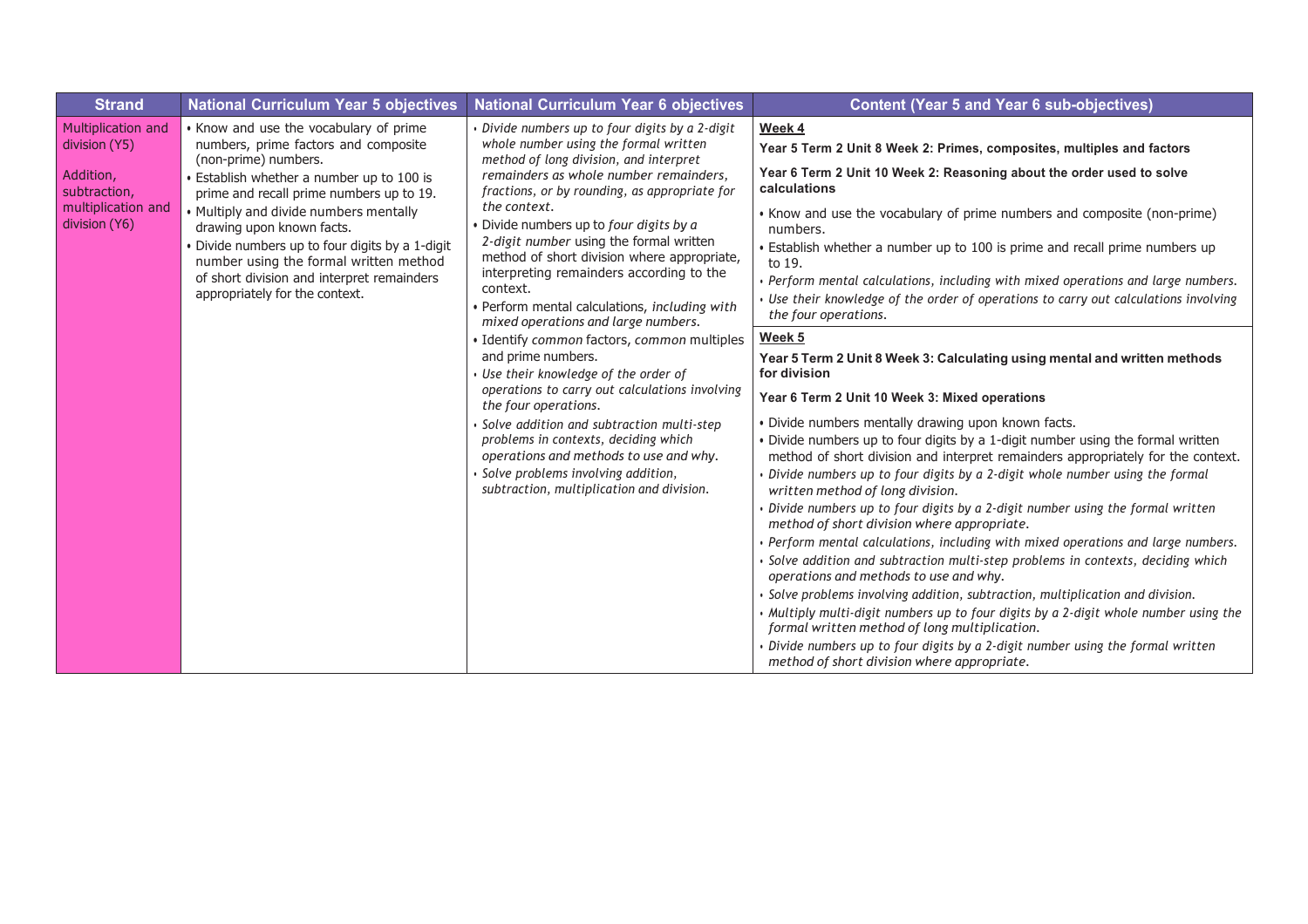| <b>Strand</b>                          | <b>National Curriculum Year 5 objectives</b>                                                                                                                                                                                                                                                                                                                                                                                                                                                                                                                                                                                                                                                                                                                                                                                            | <b>National Curriculum Year 6 objectives</b>                                                                                                                                                                                                                                                                                                                                                                                                                                                                                                                                                                                                                                                                                                                                                                                                    | <b>Content (Year 5 and 6 Year sub-objectives)</b>                                                                                                                                                                                                                                                                                                                                                                                                                                                                                                                                                                                                                                                                                                                                                                                                                                                                                                                                                                                                                                                                                                                                                                                                                                                                                                                                                                                                                                                                                                                                                                                                                                                                                                                                                                               |
|----------------------------------------|-----------------------------------------------------------------------------------------------------------------------------------------------------------------------------------------------------------------------------------------------------------------------------------------------------------------------------------------------------------------------------------------------------------------------------------------------------------------------------------------------------------------------------------------------------------------------------------------------------------------------------------------------------------------------------------------------------------------------------------------------------------------------------------------------------------------------------------------|-------------------------------------------------------------------------------------------------------------------------------------------------------------------------------------------------------------------------------------------------------------------------------------------------------------------------------------------------------------------------------------------------------------------------------------------------------------------------------------------------------------------------------------------------------------------------------------------------------------------------------------------------------------------------------------------------------------------------------------------------------------------------------------------------------------------------------------------------|---------------------------------------------------------------------------------------------------------------------------------------------------------------------------------------------------------------------------------------------------------------------------------------------------------------------------------------------------------------------------------------------------------------------------------------------------------------------------------------------------------------------------------------------------------------------------------------------------------------------------------------------------------------------------------------------------------------------------------------------------------------------------------------------------------------------------------------------------------------------------------------------------------------------------------------------------------------------------------------------------------------------------------------------------------------------------------------------------------------------------------------------------------------------------------------------------------------------------------------------------------------------------------------------------------------------------------------------------------------------------------------------------------------------------------------------------------------------------------------------------------------------------------------------------------------------------------------------------------------------------------------------------------------------------------------------------------------------------------------------------------------------------------------------------------------------------------|
| Geometry:<br>position and<br>direction | · Identify, describe and represent the<br>position of a shape following a reflection or<br>translation, using the appropriate language,<br>and know that the shape has not changed.                                                                                                                                                                                                                                                                                                                                                                                                                                                                                                                                                                                                                                                     | . Draw and translate simple shapes on the<br>coordinate plane, and reflect them in the<br>axes.                                                                                                                                                                                                                                                                                                                                                                                                                                                                                                                                                                                                                                                                                                                                                 | Week 6<br>Year 5 Term 2 Unit 14 Week 10: Reflecting and translating shapes in the first<br>quadrant<br>Year 6 Term 2 Unit 11 Week 4: Reflections and translations in all four quadrants<br>· Identify, describe and represent the position of a shape following a reflection,<br>using the appropriate language, and know that the shape has not changed.<br>Identify, describe and represent the position of a shape following a translation,<br>using the appropriate language, and know that the shape has not changed.<br>· Translate simple shapes on the coordinate plane.<br>• Draw simple shapes on the coordinate plane and reflect them in the axes.                                                                                                                                                                                                                                                                                                                                                                                                                                                                                                                                                                                                                                                                                                                                                                                                                                                                                                                                                                                                                                                                                                                                                                  |
| <b>Fractions</b>                       | Identify, name and write equivalent<br>fractions of a given fraction, represented<br>visually, including tenths and hundredths.<br>Recognize mixed numbers and improper<br>fractions and convert from one form to the<br>other and write mathematical statements ><br>1 as a mixed number (e.g. $\frac{2}{5} + \frac{4}{5} = \frac{6}{5} = 1 \frac{1}{5}$ ).<br>Read and write decimal numbers as<br>fractions (e.g. $0.71 = \frac{71}{100}$ ).<br>Recognize and use thousandths and relate<br>them to tenths, hundredths and decimal<br>equivalents.<br>Read, write, order and compare numbers<br>with up to three decimal places.<br>Recognize the per cent symbol (%) and<br>understand that per cent relates to 'number<br>of parts per hundred', and write percentages<br>as a fraction with denominator 100, and as<br>a decimal. | · Use common factors to simplify fractions;<br>use common multiples to express fractions<br>in the same denomination.<br>• Compare and order fractions, including<br>fractions $> 1$ .<br>• Add and subtract fractions with different<br>denominators and mixed numbers, using the<br>concept of equivalent fractions.<br>Multiply simple pairs of proper fractions,<br>writing the answer in its simplest form (for<br>example, $\frac{1}{4} \times \frac{1}{2} = \frac{1}{8}$ .<br>Divide proper fractions by whole numbers (for<br>example, $1/s \div 2 = 1/s$ ).<br>Associate a fraction with division and<br>calculate decimal fraction equivalents (e.g.<br>0.375) for a simple fraction (e.g. $\frac{3}{s}$ ).<br>Recall and use equivalences between<br>simple fractions, decimals and percentages,<br>including in different contexts. | Week 7<br>Year 5 Term 2 Unit 10 Week 5: Understanding equivalences<br>Year 6 Term 2 Unit 12 Week 5: Using equivalences and solving problems<br>· Identify, name and write equivalent fractions, represented visually, including<br>tenths and hundredths.<br>Recognize mixed numbers and improper fractions.<br>• Convert mixed numbers and improper fractions from one form to the other and<br>write mathematical statements > 1 as a mixed number (e.g. $\frac{2}{5} + \frac{4}{5} = \frac{6}{5} = 1 \frac{1}{5}$ ).<br>• Read and write decimals numbers as fractions (e.g. $0.71 = \frac{71}{100}$ ).<br>. Recognize and use thousandths and relate them to tenths, hundredths and<br>decimal equivalents.<br>. Read, write, order and compare numbers with up to three decimal places.<br>• Use common factors to simplify fractions.<br>· Use common multiples to express fractions in the same denomination.<br>• Compare and order fractions, including fractions > 1.<br>· Associate a fraction with division.<br>• Calculate decimal fraction equivalents (e.g. 0.375) for a simple fraction (e.g. $\frac{3}{s}$ ).<br>Recall and use equivalences between simple fractions, decimals and percentages,<br>including in different contexts.<br>Week 8<br>Year 5 Term 2 Unit 10 Week 6: Percentages<br>Year 6 Term 2 Unit 12 Week 6: Multiplying and dividing fractions to solve<br>problems<br>• Recognize the per cent symbol (%) and understand that per cent relates to<br>'number of parts per hundred'.<br>. Write percentages as a fraction with denominator 100, and as a decimal.<br>. Multiply simple pairs of proper fractions, writing the answer in its simplest form<br>$(e.g. \frac{1}{4} \times \frac{1}{2} = \frac{1}{8}).$<br>• Divide proper fractions by whole numbers (e.g. $1/s \div 2 = 1/s$ ). |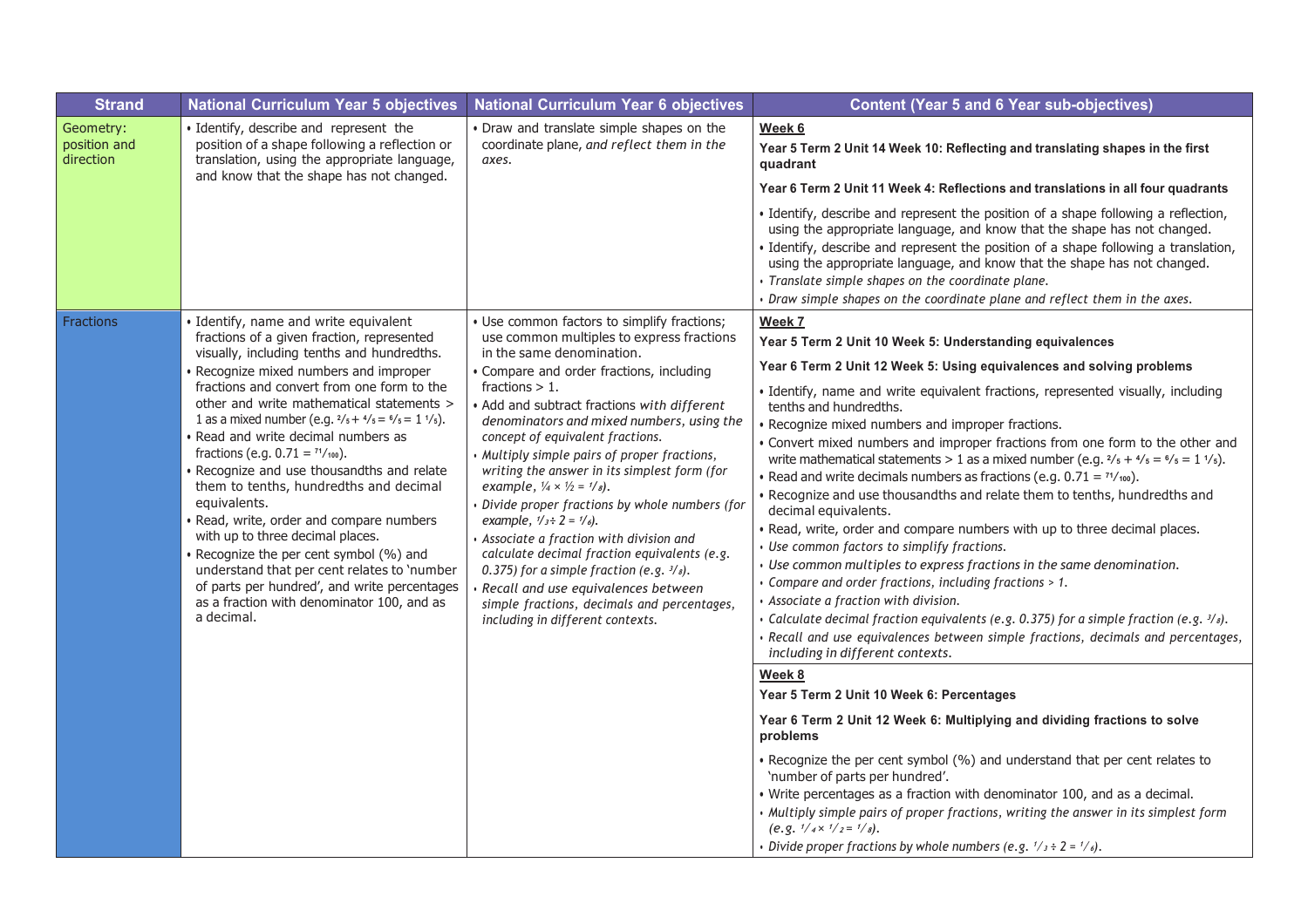| <b>Strand</b>                                    | <b>National Curriculum Year 5 objectives</b>                                                                                                                                                                                                                                                                                                                                                                                                                                           | <b>National Curriculum Year 6 objectives</b>                                                                                                                                                                                                     | <b>Content (Year 5 and Year 6 sub-objectives)</b>                                                                                                                                                                                                                                                                                                                                                                                                                                                                                                                                                                                                                                                                                                                                                                                                                                                                             |
|--------------------------------------------------|----------------------------------------------------------------------------------------------------------------------------------------------------------------------------------------------------------------------------------------------------------------------------------------------------------------------------------------------------------------------------------------------------------------------------------------------------------------------------------------|--------------------------------------------------------------------------------------------------------------------------------------------------------------------------------------------------------------------------------------------------|-------------------------------------------------------------------------------------------------------------------------------------------------------------------------------------------------------------------------------------------------------------------------------------------------------------------------------------------------------------------------------------------------------------------------------------------------------------------------------------------------------------------------------------------------------------------------------------------------------------------------------------------------------------------------------------------------------------------------------------------------------------------------------------------------------------------------------------------------------------------------------------------------------------------------------|
| <b>Statistics</b>                                | · Solve comparison, sum and difference<br>problems using information presented in a<br>line graph.                                                                                                                                                                                                                                                                                                                                                                                     | • Interpret and construct pie charts and line<br>graphs and use these to solve problems.                                                                                                                                                         | Week 9<br>Year 5 Term 2 Unit 11 Week 7: Line graphs<br>Year 6 Term 2 Unit 13 Week 7: Working with graphs and pie charts<br>· Solve comparison problems using information presented in a line graph.<br>· Solve sum and difference problems using information presented in a line graph.<br>· Interpret pie charts and use these to solve problems.<br>Construct pie charts and use these to solve problems.<br>· Interpret line graphs and use these to solve problems.<br>Construct line graphs and use these to solve problems.                                                                                                                                                                                                                                                                                                                                                                                             |
| Addition and<br>subtraction (Y5)<br>Algebra (Y6) | • Add and subtract whole numbers with more<br>than four digits, including using formal<br>written methods (columnar addition and<br>subtraction).<br>• Add and subtract numbers mentally with<br>increasingly large numbers.<br>• Use rounding to check answers to<br>calculations and determine, in the context<br>of a problem, levels of accuracy.<br>• Solve addition and subtraction multi-step<br>problems in contexts, deciding which<br>operations and methods to use and why. | Generate and describe linear number<br>sequences.<br>Express missing number problems<br>algebraically.<br>• Find pairs of numbers that satisfy an<br>equation with two unknowns.<br>Enumerate possibilities of combinations of<br>two variables. | Week 10<br>Year 5 Term 2 Unit 12 Week 8: Missing numbers and solving problems in context<br>Year 6 Term 2 Unit 14 Week 8: Using algebra to describe sequences and<br>equations with two unknown values<br>• Add and subtract whole numbers with more than four digits, including using<br>formal written methods (columnar addition and subtraction).<br>• Add and subtract numbers mentally with increasingly large numbers.<br>. Use rounding to check answers to calculations and determine, in the context of<br>a problem, levels of accuracy.<br>· Solve addition and subtraction multi-step problems in contexts, deciding which<br>operations and methods to use and why.<br>Generate and describe linear number sequences.<br>· Express missing number problems algebraically.<br>• Find pairs of numbers that satisfy an equation with two unknowns.<br>• Enumerate possibilities of combinations of two variables. |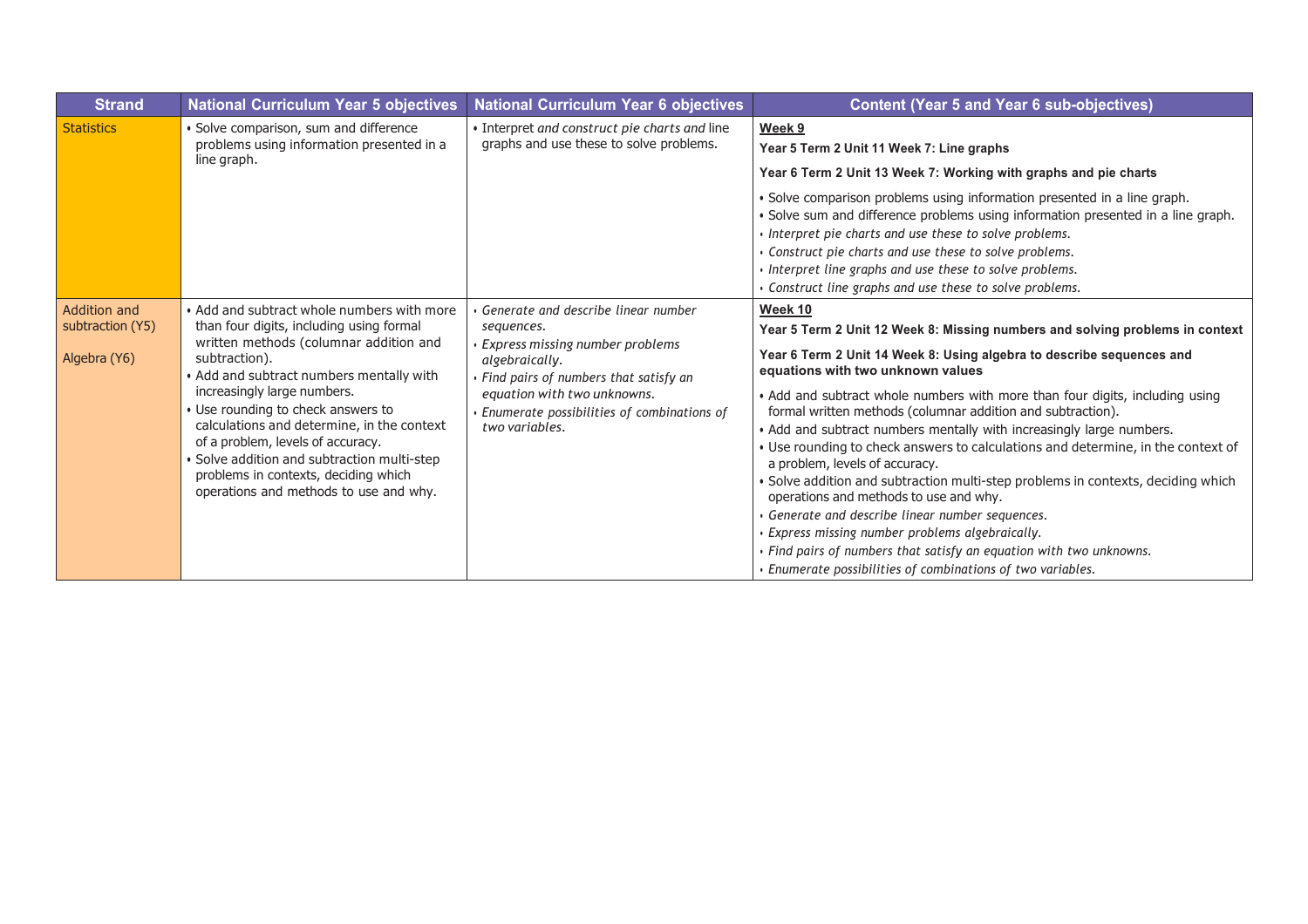| <b>Strand</b>                  | <b>National Curriculum Year 5 objectives</b>                                                                                                                                                                                                                                                                                                                                               | <b>National Curriculum Year 6 objectives</b>                                                                                                                                                                                                                            | <b>Content (Year 5 and Year 6 sub-objectives)</b>                                                                                                                                                                                                                                                                                                                                                                                                                                                                                                                                                                                                                                                                                                                                           |
|--------------------------------|--------------------------------------------------------------------------------------------------------------------------------------------------------------------------------------------------------------------------------------------------------------------------------------------------------------------------------------------------------------------------------------------|-------------------------------------------------------------------------------------------------------------------------------------------------------------------------------------------------------------------------------------------------------------------------|---------------------------------------------------------------------------------------------------------------------------------------------------------------------------------------------------------------------------------------------------------------------------------------------------------------------------------------------------------------------------------------------------------------------------------------------------------------------------------------------------------------------------------------------------------------------------------------------------------------------------------------------------------------------------------------------------------------------------------------------------------------------------------------------|
| Measurement                    | • Calculate and compare the area of<br>rectangles (including squares), including<br>using standard units, square centimetres<br>$(cm2)$ and square metres $(m2)$ and estimate<br>the area of irregular shapes.                                                                                                                                                                             | Recognize that shapes with the same areas<br>can have different perimeters and vice versa.<br>Recognize when it is possible to use formulae<br>for area and volume of shapes.<br>· Calculate the area of parallelograms<br>and triangles.                               | Week 11<br>Year 5 Term 2 Unit 13 Week 9: Calculating, estimating and comparing areas<br>Year 6 Term 2 Unit 15 Week 9: Areas of parallelograms, triangles and<br>related shapes<br>• Calculate the area of rectangles (including squares), including using standard<br>units, square centimetres ( $cm2$ ) and square metres ( $m2$ ).<br>• Compare the area of rectangles (including squares), including using standard<br>units, square centimetres ( $cm2$ ) and square metres ( $m2$ )<br>• Estimate the area of irregular shapes.<br>Recognize that shapes with the same areas can have different perimeters and<br>vice versa.<br>· Recognize when it is possible to use formulae for area of shapes.<br>· Calculate the area of parallelograms.<br>· Calculate the area of triangles. |
| Ratio and<br>proportion (Y6)   | Year 5 Consolidation week<br>• This time could be used to recap angles<br>work Term 1 Week 5 Unit 3 as pre-teaching<br>for next geometry unit.                                                                                                                                                                                                                                             | Solve problems involving the relative sizes<br>of two quantities where missing values can<br>be found by using integer multiplication and<br>division facts.<br>Solve problems involving unequal sharing<br>and grouping using knowledge of fractions<br>and multiples. | Week 12<br><b>Year 5 Consolidation week</b><br>Year 6 Term 2 Unit 16 Week 10: Solving problems in proportional share<br>situations<br>Solve problems involving the relative sizes of two quantities where missing values<br>can be found by using integer multiplication and division facts.<br>Solve problems involving unequal sharing and grouping using knowledge of<br>fractions and multiples.                                                                                                                                                                                                                                                                                                                                                                                        |
| Number and place<br>value (Y5) | Read, write, order and compare numbers to<br>at least 1 000 000 and determine the value<br>of each digit.<br>Count forwards or backwards in steps of<br>powers of 10 for any given number up to<br>1 000 000.<br>Round any number up to 1 000 000 to the<br>nearest 10, 100, 1000, 10 000 and 100 000.<br>· Solve number problems and practical<br>problems that involve all of the above. | Year 6 Consolidation week                                                                                                                                                                                                                                               | Week 13<br>Year 5 Term 2 Unit 7 Week 1: Large positive integers are all around us<br><b>Year 6 Consolidation week</b><br>. Read and write numbers to at least 1 000 000 and determine the value of<br>each digit.<br>. Read, write, order and compare numbers to at least 1 000 000.<br>• Count forwards or backwards in steps of powers of 10 for any given number up to<br>1 000 000.<br>. Round any number up to 1 000 000 to the nearest 10, 100, 1000, 10 000 and<br>100 000.<br>· Solve number problems that involve all of the above.<br>. Solve practical problems that involve all of the above.                                                                                                                                                                                   |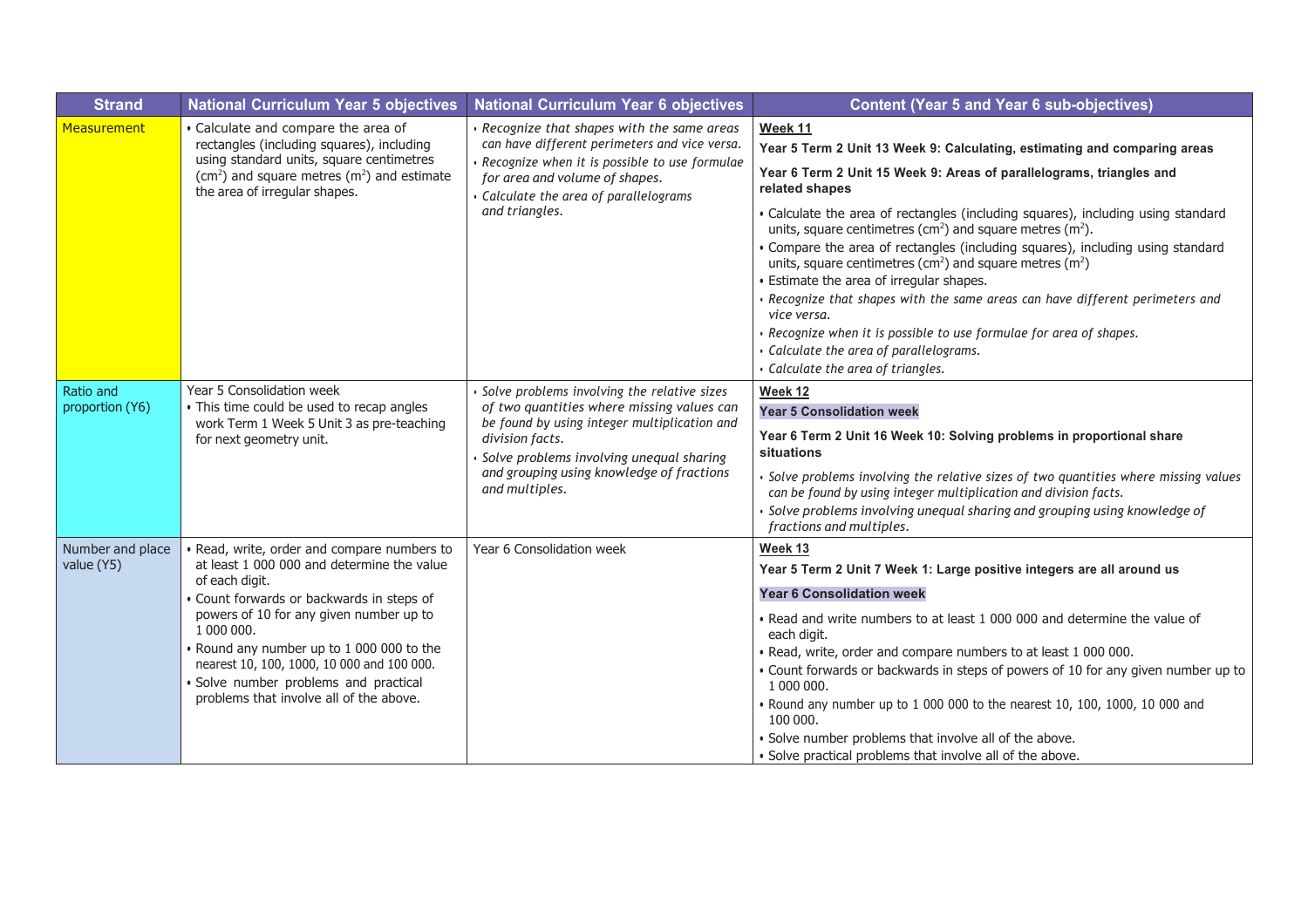| Term <sub>3</sub>                    |                                                                                                                                                                                                                                                                                                                                                                                                                                                                                                                                                                                                      |                                                                                                                                                                                                                                                                                                                                                                                                                                                   |                                                                                                                                                                                                                                                                                                                                                                                                                                                                                                                                                                                                                                                                                                                                                                                                                                                                                                                                                                                                                                                                                                                                                                                                                                                                                                                                                                                                                                                                                                                                                                  |
|--------------------------------------|------------------------------------------------------------------------------------------------------------------------------------------------------------------------------------------------------------------------------------------------------------------------------------------------------------------------------------------------------------------------------------------------------------------------------------------------------------------------------------------------------------------------------------------------------------------------------------------------------|---------------------------------------------------------------------------------------------------------------------------------------------------------------------------------------------------------------------------------------------------------------------------------------------------------------------------------------------------------------------------------------------------------------------------------------------------|------------------------------------------------------------------------------------------------------------------------------------------------------------------------------------------------------------------------------------------------------------------------------------------------------------------------------------------------------------------------------------------------------------------------------------------------------------------------------------------------------------------------------------------------------------------------------------------------------------------------------------------------------------------------------------------------------------------------------------------------------------------------------------------------------------------------------------------------------------------------------------------------------------------------------------------------------------------------------------------------------------------------------------------------------------------------------------------------------------------------------------------------------------------------------------------------------------------------------------------------------------------------------------------------------------------------------------------------------------------------------------------------------------------------------------------------------------------------------------------------------------------------------------------------------------------|
| <b>Strand</b>                        | <b>National Curriculum Year 5 objectives</b>                                                                                                                                                                                                                                                                                                                                                                                                                                                                                                                                                         | <b>National Curriculum Year 6 objectives</b>                                                                                                                                                                                                                                                                                                                                                                                                      | <b>Content (Year 5 and Year 6 sub-objectives)</b>                                                                                                                                                                                                                                                                                                                                                                                                                                                                                                                                                                                                                                                                                                                                                                                                                                                                                                                                                                                                                                                                                                                                                                                                                                                                                                                                                                                                                                                                                                                |
| Geometry:<br>properties of<br>shapes | • Know angles are measured in degrees:<br>estimate and compare acute, obtuse and<br>reflex angles.<br>• Draw given angles, and measure them in<br>degrees $(°)$ .<br>· Identify:<br>• angles at a point and one whole turn<br>(total $360^\circ$ );<br>• angles at a point on a straight line and $\frac{1}{2}$<br>a turn (total $180^\circ$ );<br>o other multiples of 90°.<br>• Use the properties of rectangles to deduce<br>related facts and find missing lengths and<br>angles.<br>· Distinguish between regular and irregular<br>polygons based on reasoning about equal<br>sides and angles. | Compare and classify geometric shapes<br>based on their properties and sizes and<br>find unknown angles in any triangles,<br>quadrilaterals, and regular polygons.<br>Illustrate and name parts of circles, including<br>radius, diameter and circumference and<br>know that the diameter is twice the radius.<br>Recognize angles where they meet at a<br>point, are on a straight line, or are vertically<br>opposite, and find missing angles. | Week 1<br>Year 5 Term 1 Unit 3 Week 6: Reasoning and problem-solving with angles<br>Year 6 Term 2 Week 11 Unit 17: Applying angle properties and relationships to<br>work out the values of unknown angles<br>• Know angles are measured in degrees.<br>• Estimate and compare acute, obtuse and reflex angles.<br>• Draw given angles and measure them in degrees (°).<br>• Identify angles at a point and one whole turn (total 360°).<br>• Identify angles at a point on a straight line and 1/2 a turn (total 180°).<br>• Compare and classify geometric shapes based on their properties and sizes.<br>· Find unknown angles in any triangles, quadrilaterals, and regular polygons.<br>• Recognize angles where they meet at a point, are on a straight line, or are<br>vertically opposite.<br>· Find missing angles.<br>Week 2<br>Year 5 Term 2 Unit 9 Week 4: Constructing shapes with given properties<br>Year 6 Term 2 Unit 17 Week 12: Shapes and their properties, including circles<br>• Use the properties of rectangles to deduce related facts.<br>• Find missing lengths and angles.<br>. Distinguish between regular and irregular polygons based on reasoning about<br>equal sides and angles.<br>• Estimate and compare acute, obtuse and reflex angles.<br>• Draw given angles, and measure them in degrees (°).<br>• Compare and classify geometric shapes based on their properties and sizes.<br>· Illustrate and name parts of circles, including radius, diameter and circumference.<br>• Know that the diameter is twice the radius. |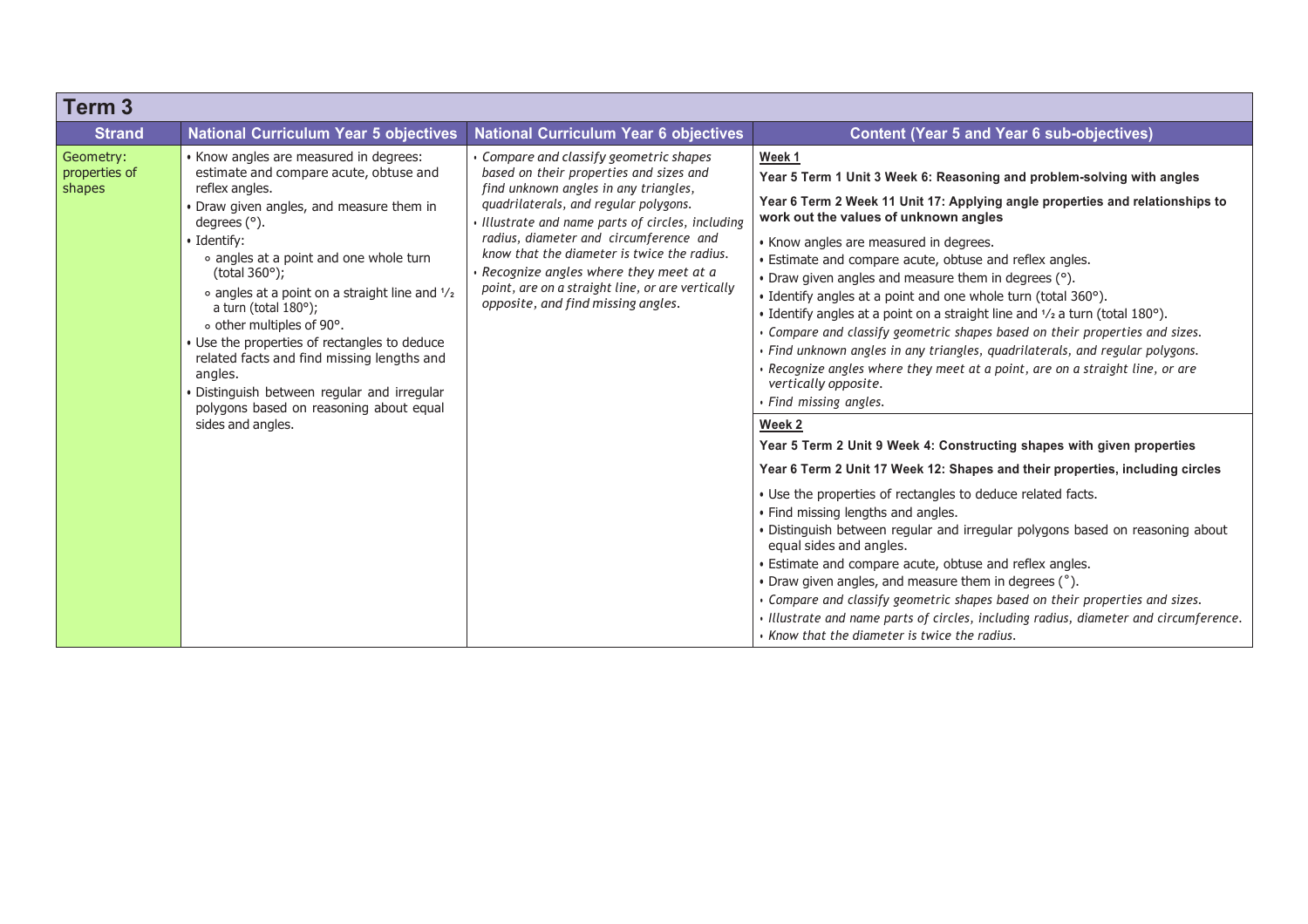| <b>Strand</b>                                                                                              | <b>National Curriculum Year 5 objectives</b>                                                                                                                                                                                                                                                                                                                                                                                                                     | <b>National Curriculum Year 6 objectives</b>                                                                                                                                                                                                                                                                                                                                                                                                                                                    | <b>Content (Year 5 and Year 6 sub-objectives)</b>                                                                                                                                                                                                                                                                                                                                                                                                                                                                                                                                                                                                                                                                                                                                                                     |
|------------------------------------------------------------------------------------------------------------|------------------------------------------------------------------------------------------------------------------------------------------------------------------------------------------------------------------------------------------------------------------------------------------------------------------------------------------------------------------------------------------------------------------------------------------------------------------|-------------------------------------------------------------------------------------------------------------------------------------------------------------------------------------------------------------------------------------------------------------------------------------------------------------------------------------------------------------------------------------------------------------------------------------------------------------------------------------------------|-----------------------------------------------------------------------------------------------------------------------------------------------------------------------------------------------------------------------------------------------------------------------------------------------------------------------------------------------------------------------------------------------------------------------------------------------------------------------------------------------------------------------------------------------------------------------------------------------------------------------------------------------------------------------------------------------------------------------------------------------------------------------------------------------------------------------|
| Multiplication and<br>division (Y5)<br>Statistics (Y6)                                                     | • Know and use the vocabulary of prime<br>numbers, prime factors and composite<br>(non-prime) numbers.<br>. Multiply and divide whole numbers and<br>those involving decimals by 10, 100 and 1000.<br>Recognize and use square numbers and<br>cube numbers, and the notation for<br>squared $(^2)$ and cubed $(^3)$ .<br>Solve problems involving multiplication and<br>division including using their knowledge of<br>factors and multiples, squares and cubes. | Calculate and interpret the mean as an<br>average.                                                                                                                                                                                                                                                                                                                                                                                                                                              | Week 3<br>Year 5 Term 3 Unit 16 Week 2: Recognize and represent square and cube<br>numbers<br>Year 6 Term 3 Unit 18 Week 1: Calculate and interpret the mean as an average<br>• Know and use the vocabulary of prime numbers, prime factors and composite<br>(non-prime) numbers.<br>. Recognize and use square numbers and cube numbers, and the notation for<br>squared $(^2)$ and cubed $(^3)$ .<br>· Calculate the mean.<br>· Interpret the mean as an average.                                                                                                                                                                                                                                                                                                                                                   |
| Multiplication and<br>division (Y5)<br>Addition,<br>subtraction,<br>multiplication and<br>division<br>(Y6) | • Know and use the vocabulary of prime<br>numbers, prime factors and composite<br>(non-prime) numbers.<br>· Multiply and divide whole numbers and<br>those involving decimals by 10, 100 and 1000.<br>Recognize and use square numbers and<br>cube numbers, and the notation for<br>squared $(2)$ and cubed $(3)$ .<br>· Solve problems involving multiplication and<br>division including using their knowledge of<br>factors and multiples, squares and cubes. | · Perform mental calculations, including with<br>mixed operations and large numbers.<br>· Identify common factors, common multiples<br>and prime numbers.<br>Use their knowledge of the order of<br>operations to carry out calculations involving<br>the four operations.<br>Solve addition and subtraction<br>multi-step problems in contexts, deciding<br>which operations and methods to use<br>and why.<br>Solve problems involving addition,<br>subtraction, multiplication and division. | Week 4<br>Year 5 Term 3 Unit 16 Week 3: Multiply and divide whole and decimal numbers<br>by 10, 100 and 1000 (continued)<br>Year 6 Term 3 Unit 19 Week 2: Solving and comparing multi-step problems<br>. Multiply and divide whole numbers and those involving decimals by 10, 100<br>and 1000.<br>· Perform mental calculations, including with mixed operations and large numbers.<br>· Solve problems involving addition, subtraction, multiplication and division.<br>Solve addition and subtraction multi-step problems in contexts, deciding which<br>operations and methods to use and why.                                                                                                                                                                                                                    |
|                                                                                                            | Solve problems involving addition,<br>subtraction, multiplication and division<br>and a combination of these, including<br>understanding the meaning of the<br>equals sign.<br>Solve problems involving multiplication<br>and division, including scaling by simple<br>fractions and problems involving<br>simple rates.                                                                                                                                         |                                                                                                                                                                                                                                                                                                                                                                                                                                                                                                 | Week 5<br>Year 5 Term 3 Unit 16 Week 4: Solve problems strategically, using squares,<br>cubes, equivalence and simple rates (continued)<br>Year 6 Term 3 Unit 19 Week 3: Number and calculation relationships and<br>properties<br>• Recognize and use square numbers and cube numbers, and the notation for<br>squared (2) and cubed (3).<br>· Solve problems, involving addition, subtraction, multiplication and division, and<br>a combination of these, including understanding the meaning of the<br>equals sign.<br>Solve problems involving multiplication and division, including scaling by simple<br>fractions and problems involving simple rates.<br>· Identify common factors, common multiples and prime numbers.<br>· Perform mental calculations, including with mixed operations and large numbers. |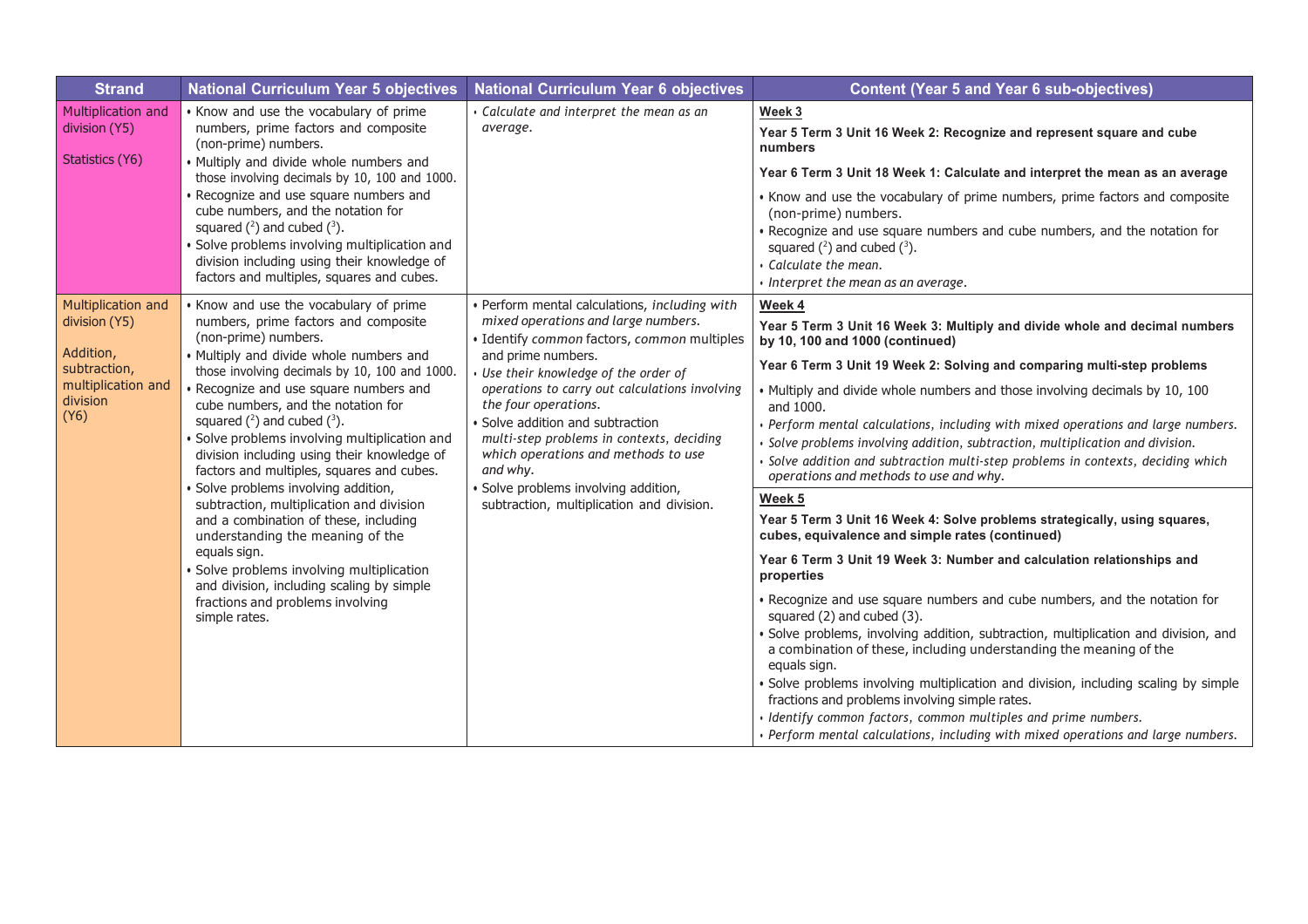| <b>Strand</b>    | <b>National Curriculum Year 5 objectives</b>                                                                                                                                                                                                                                                                                                                                                                                                                                                                                                                                                                                                                                                                                                                                                                                                                                                                                                                                                     | <b>National Curriculum Year 6 objectives</b>                                                                                                                                                                                                                                                                                                                                                                                                                                                                                                          | <b>Content (Year 5 and Year 6 sub-objectives)</b>                                                                                                                                                                                                                                                                                                                                                                                                                                                                                                                                                                                                                                                                                                                                                                                                                                                                                                                                                                                                                                                                                                                                                                                                                                                                                                                                                                                                                                                                                                                                                                                                                                                                                                                                                                                                                                                                                                                                                                                                                                                                                                                                                                        |
|------------------|--------------------------------------------------------------------------------------------------------------------------------------------------------------------------------------------------------------------------------------------------------------------------------------------------------------------------------------------------------------------------------------------------------------------------------------------------------------------------------------------------------------------------------------------------------------------------------------------------------------------------------------------------------------------------------------------------------------------------------------------------------------------------------------------------------------------------------------------------------------------------------------------------------------------------------------------------------------------------------------------------|-------------------------------------------------------------------------------------------------------------------------------------------------------------------------------------------------------------------------------------------------------------------------------------------------------------------------------------------------------------------------------------------------------------------------------------------------------------------------------------------------------------------------------------------------------|--------------------------------------------------------------------------------------------------------------------------------------------------------------------------------------------------------------------------------------------------------------------------------------------------------------------------------------------------------------------------------------------------------------------------------------------------------------------------------------------------------------------------------------------------------------------------------------------------------------------------------------------------------------------------------------------------------------------------------------------------------------------------------------------------------------------------------------------------------------------------------------------------------------------------------------------------------------------------------------------------------------------------------------------------------------------------------------------------------------------------------------------------------------------------------------------------------------------------------------------------------------------------------------------------------------------------------------------------------------------------------------------------------------------------------------------------------------------------------------------------------------------------------------------------------------------------------------------------------------------------------------------------------------------------------------------------------------------------------------------------------------------------------------------------------------------------------------------------------------------------------------------------------------------------------------------------------------------------------------------------------------------------------------------------------------------------------------------------------------------------------------------------------------------------------------------------------------------------|
| <b>Fractions</b> | • Recognize mixed numbers and improper<br>fractions and convert from one form to the<br>other and write mathematical statements<br>> 1 as a mixed number (e.g. $\frac{2}{5} + \frac{4}{5} = \frac{6}{5} = 1 \frac{1}{5}$ ).<br>• Add and subtract fractions with the same<br>denominator and denominators that are<br>multiples of the same number.<br>• Multiply proper fractions and mixed<br>numbers by whole numbers, supported by<br>materials and diagrams.<br>· Read, write, order and compare numbers<br>with up to three decimal places.<br>· Recognize the per cent symbol (%) and<br>understand that per cent relates to 'number<br>of parts per hundred', and write percentages<br>as a fraction with denominator 100, and as<br>a decimal.<br>· Solve problems which require knowing<br>percentage and decimal equivalents of<br>$\frac{1}{2}$ , $\frac{1}{4}$ , $\frac{1}{5}$ , $\frac{2}{5}$ , $\frac{4}{5}$ and those fractions with a<br>denominator of a multiple of 10 or 25. | · Associate a fraction with division and<br>calculate decimal fraction equivalents (e.g.<br>0.375) for a simple fraction (e.g. $3/s$ ).<br>· Identify the value of each digit in numbers<br>given to three decimal places and multiply<br>and divide numbers by 10, 100 and 1000<br>giving answers up to three decimal places.<br>Solve problems which require answers to be<br>rounded to specified degrees of accuracy.<br>· Recall and use equivalences between<br>simple fractions, decimals and percentages,<br>including in different contexts. | Week 6<br>Year 5 Term 3 Unit 18 Week 6: Operating on fractions<br>Year 6 Term 3 Unit 20 Week 4: Solving problems involving fractions, decimals<br>and percentages<br>· Recognize mixed numbers and improper fractions.<br>• Convert mixed numbers and improper fractions one form to the other and write<br>mathematical statements > 1 as a mixed number (e.g. $\frac{2}{5} + \frac{4}{5} = \frac{6}{5} = 1 \frac{1}{5}$ ).<br>. Add and subtract fractions with the same denominator.<br>• Add and subtract fractions with denominators that are multiples of the<br>same number.<br>• Multiply proper fractions by whole numbers, supported by materials<br>and diagrams.<br>. Multiply mixed numbers by whole numbers, supported by materials<br>and diagrams.<br>· Recall and use equivalences between simple fractions, decimals and percentages,<br>including in different contexts.<br>Use estimation to check answers to calculations and determine, in the context of<br>a problem, an appropriate degree of accuracy.<br>· Solve problems which require answers to be rounded to specified degrees<br>of accuracy.<br>Week 7<br>Year 5 Term 3 Unit 18 Week 7: Percentages and problem solving<br>Year 6 Term 3 Unit 20 Week 5: Working with percentages, decimals and<br>fractions<br>. Recognize the per cent symbol (%) and understand that per cent relates to<br>'number of parts per hundred'.<br>• Write percentages as a fraction with denominator 100, and as a decimal.<br>. Read, write, order and compare numbers with up to three decimal places.<br>· Solve problems which require knowing percentage and decimal equivalents of<br>$\frac{1}{2}$ , $\frac{1}{4}$ , $\frac{1}{5}$ , $\frac{2}{5}$ , $\frac{4}{5}$ , and those fractions with a denominator of a multiple of 10 or 25.<br>• Identify the value of each digit in numbers given to three decimal places.<br>. Multiply and divide numbers by 10, 100 and 1000 giving answers up to three<br>decimal places.<br>• Solve problems which require answers to be rounded to specified degrees<br>• of accuracy.<br>· Recall and use equivalences between simple fractions, decimals and<br>percentages, including in different contexts. |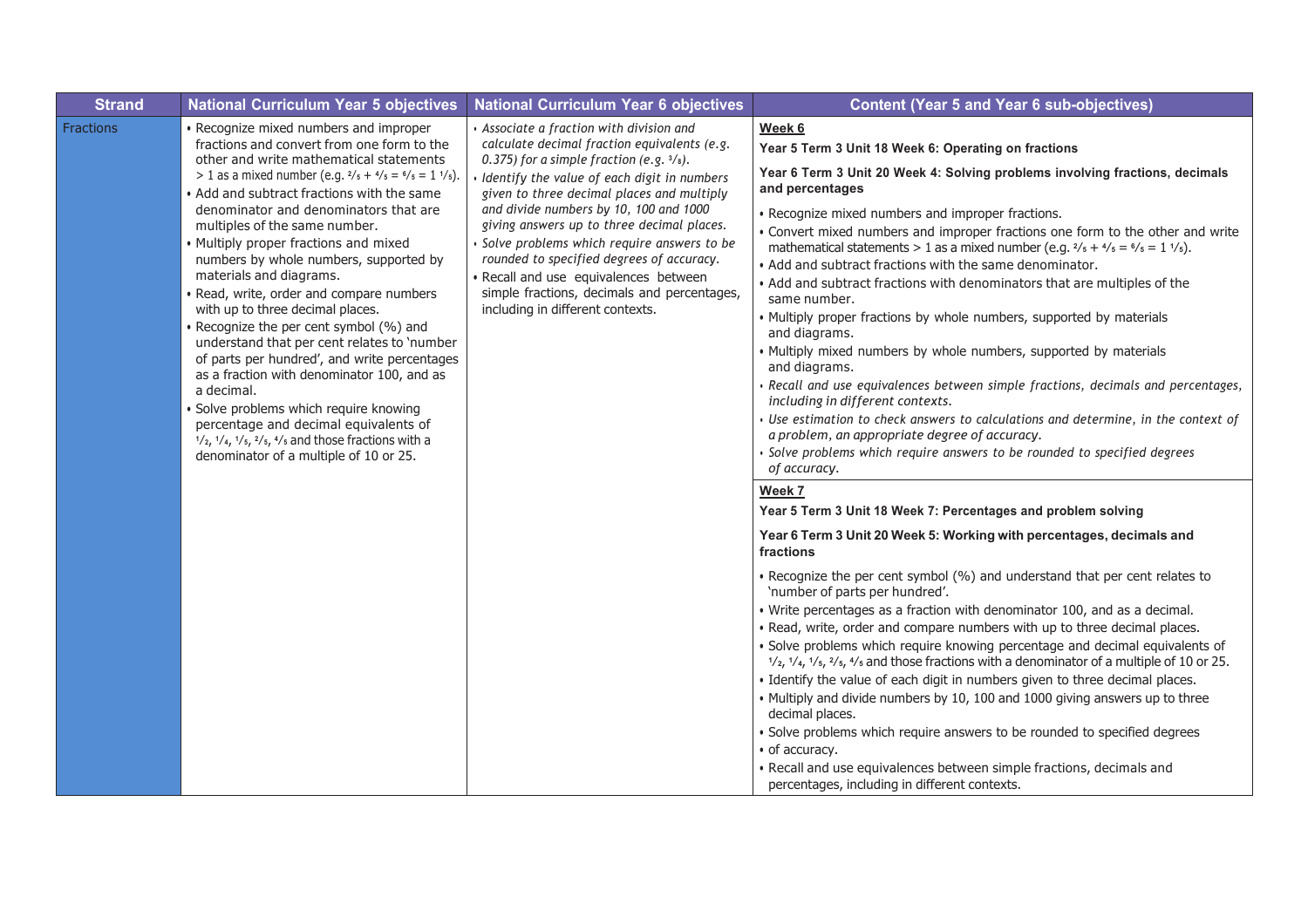| <b>Strand</b>                             | <b>National Curriculum Year 5 objectives</b>                                                                                                                                                                                                                                                                                                                                                                                                                                           | <b>National Curriculum Year 6 objectives</b>                                                                                                                                                                                                               | <b>Content (Year 5 and Year 6 sub-objectives)</b>                                                                                                                                                                                                                                                                                                                                                                                                                                                                                                     |
|-------------------------------------------|----------------------------------------------------------------------------------------------------------------------------------------------------------------------------------------------------------------------------------------------------------------------------------------------------------------------------------------------------------------------------------------------------------------------------------------------------------------------------------------|------------------------------------------------------------------------------------------------------------------------------------------------------------------------------------------------------------------------------------------------------------|-------------------------------------------------------------------------------------------------------------------------------------------------------------------------------------------------------------------------------------------------------------------------------------------------------------------------------------------------------------------------------------------------------------------------------------------------------------------------------------------------------------------------------------------------------|
| Ratio and<br>proportion (Y6)              | Year 5 Consolidation week                                                                                                                                                                                                                                                                                                                                                                                                                                                              | · Solve problems involving the calculation of<br>percentages (e.g. of measures, and such as<br>15% of 360) and the use of percentages for<br>comparison.<br>Solve problems involving similar shapes<br>where the scale factor is known or can<br>be found. | Week 8<br><b>Year 5 Consolidation week</b>                                                                                                                                                                                                                                                                                                                                                                                                                                                                                                            |
| Geometry:<br>properties of<br>shapes (Y5) | · Identify 3D shapes, including cubes and<br>other cuboids, from 2D representations.                                                                                                                                                                                                                                                                                                                                                                                                   | Year 6 Secondary progression work                                                                                                                                                                                                                          | Week 9<br>Year 5 Term 3 Unit 17 Week 5: Identifying and naming 3D shapes from 2D<br>representations<br>• Identify 3D shapes, including cubes and other cuboids, from 2D representations.                                                                                                                                                                                                                                                                                                                                                              |
| <b>Statistics (Y5)</b>                    | • Complete, read and interpret information in<br>tables, including timetables.                                                                                                                                                                                                                                                                                                                                                                                                         | Year 6 Secondary progression work                                                                                                                                                                                                                          | Week 10<br>Year 5 Term 3 Unit 19 Week 8: Presenting and interpreting data in tables<br>• Complete, read and interpret information in tables, including timetables.                                                                                                                                                                                                                                                                                                                                                                                    |
| <b>Addition and</b><br>subtraction (Y5)   | • Add and subtract whole numbers with more<br>than four digits, including using formal<br>written methods (columnar addition and<br>subtraction).<br>• Add and subtract numbers mentally with<br>increasingly large numbers.<br>• Use rounding to check answers to<br>calculations and determine, in the context<br>of a problem, levels of accuracy.<br>· Solve addition and subtraction multi-step<br>problems in contexts, deciding which<br>operations and methods to use and why. | Year 6 Secondary progression work                                                                                                                                                                                                                          | Week 11<br>Year 5 Term 3 Unit 20 Week 9: Making decisions when calculating<br>• Add and subtract whole numbers with more than four digits, including using<br>formal written methods (columnar addition and subtraction).<br>• Add and subtract numbers mentally with increasingly large numbers.<br>. Use rounding to check answers to calculations and determine, in the context of<br>a problem, levels of accuracy.<br>· Solve addition and subtraction multi-step problems in contexts, deciding which<br>operations and methods to use and why. |